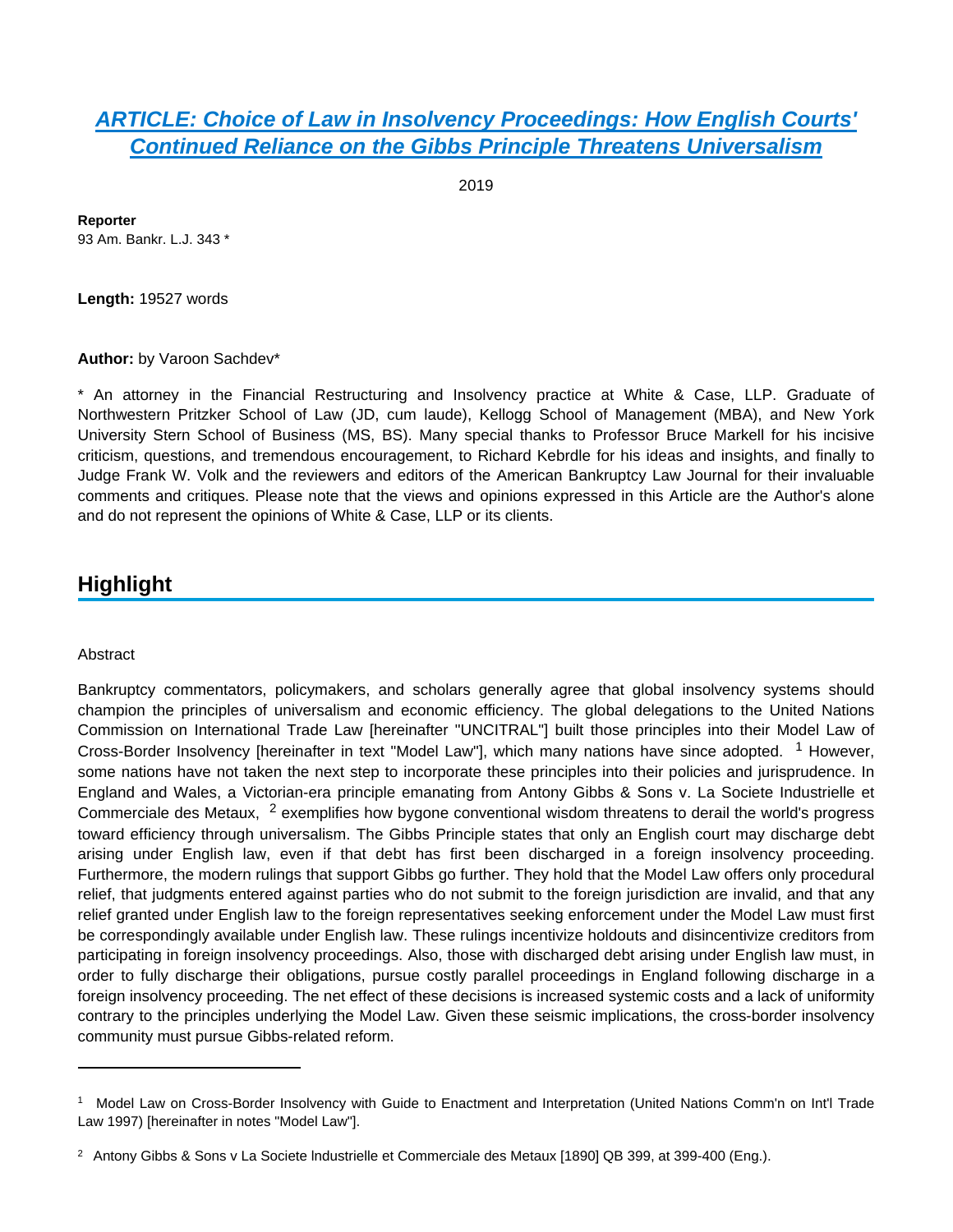## **Text**

## **[\*344]**

## [I](https://advance.lexis.com/api/document?collection=statutes-legislation&id=urn:contentItem:8T9R-T2X2-D6RV-H374-00000-00&context=). INTRODUCTION

 Discharging debt through bankruptcy is a bedrock principle of many insolvency systems across the globe and has been for some time. In 1918, L.E. Levinthal stated that "the discharge of the honest insolvent has come to be regarded as the all important feature of some bankruptcy statutes." <sup>3</sup> A bankruptcy discharge releases debtors from their obligations to pay certain debts and, in some cases, replaces those debts with obligations that enable the debtor to regain its footing. Indeed, in 1918, the laws of England, the United States, Germany, and Austria allowed discharge much like that historically seen in ancient Islamic and Oceanic cultures. <sup>4</sup> By 1996, the practice had spread to France, Japan, Sweden, and other nations. <sup>5</sup>

Multinational debtors that hope to use discharge as a restructuring mechanism for debt governed by English law, however, must contend with the Gibbs Principle. The rule arises out of Antony Gibbs & Sons v. La Societe Industrielle et Commerciale des Metaux, <sup>6</sup> an 1890 opinion from the Queen's Bench Division of the High Court (now known as the English Court of Appeal) that has stubbornly withstood the advancement of cross-border insolvency law. <sup>7</sup> The Gibbs Principle generally holds that only English courts can discharge debt subject to English law, even if the debtor received a discharge in a foreign bankruptcy proceeding.  $8$ 

 **[\*345]** The persistence of the Gibbs Principle into the Modern Age, despite significant criticism, is driven by a broader movement within English insolvency jurisprudence that opposes universalism. Recently, English courts have limited the scope and power of UNCITRAL's Model Law, which was codified into English law under the 2006 Cross-Border Insolvency Regulations [hereinafter "CBIR"]. <sup>9</sup> The courts have held that the Model Law is merely procedural in nature, not substantive, and that English courts may only grant relief that would otherwise be available under English law. <sup>10</sup> As a result, after parties endure extensive restructurings in the debtor's home country, they learn that English courts will not recognize or enforce the outcomes of those proceedings including, but not limited to, the discharge of debts.

The universalist foundation of modern cross-border insolvency law is weakened by Gibbs and the English jurisprudential movement to impede recognition of foreign insolvency proceedings. Rather than enabling a more

<sup>&</sup>lt;sup>3</sup> Louis E. Levinthal, The Early History of Bankruptcy Law, 66 U. Pa. L. Rev. 223, 224 (1918).

 $4$  Id. at n.12.

<sup>5</sup> Andrew Grossman, Conflict of Laws in the Discharge of Debts in Bankruptcy, INSOL Int'l. Insol. Rev. 1, 2 (1996).

<sup>&</sup>lt;sup>6</sup> [1890] QB 399 (Eng.).

<sup>7</sup>Bakhshiyeva ex rel. Int'l Bank of Azerbaijan v. Sberbank of Russia [2018] EWCA (Ch) 59 [158(1)] (Eng.) ("It being accepted that the 'rule' in Gibbs is binding upon me, I would not consider it consistent with the 'rule' to permit its practical abrogation by procedural means: even if I am wrong to have considered this to constitute a jurisdictional bar, I would not in my discretion have granted relief to side-step the 'rule' in that way.").

<sup>&</sup>lt;sup>8</sup> Ian F. Fletcher, Insolvency in Private International Law P 2.7.1 (2d ed. 2005).

<sup>9</sup> Cross-Border Insolvency Regulations 2006, <https://www.legislation.gov.uk/uksi/2006/1030/con> tents/made (last visited Jan. 10, 2019).

<sup>10</sup> E.g., Fibria Celulose S/A v. Pan Ocean Co. Ltd. [2014] EWHC 2124 [87], [111]; Bakhshiyeva ex rel. Int'l Bank of Azerbaijan v. Sberbank of Russia [2018] EWCA (Ch) 59 [57], [142].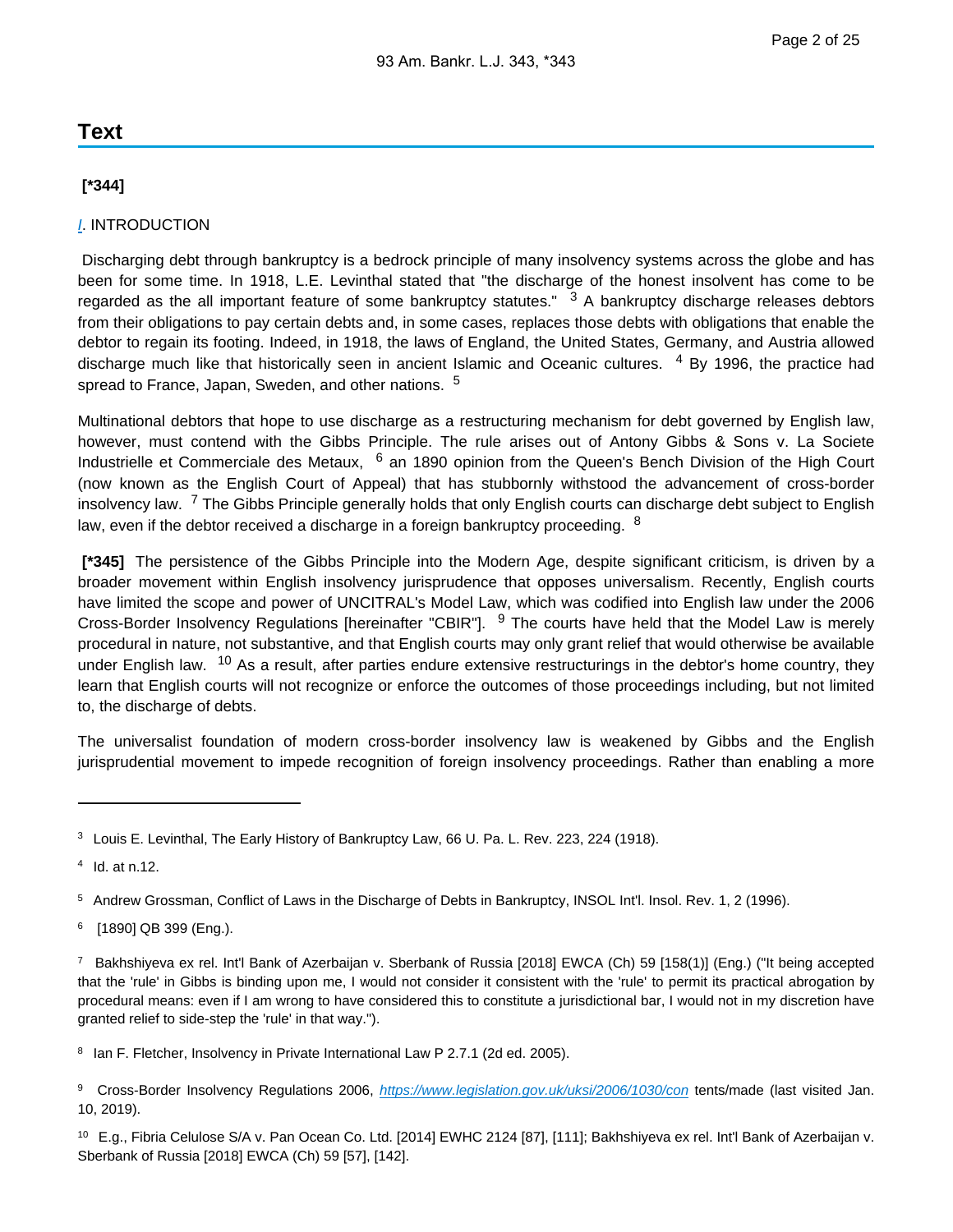efficient global insolvency system where debtors and creditors collectively negotiate in a unitary proceeding, English rulings require multiple proceedings or the use of English tribunals as the home court. Depending on the circumstances, that choice may be detrimental to the debtor and creditor body. It may also be detrimental to England's standing as a preferred hub for global financial underwriting. Under current English law, debtors may have to manage risk by avoiding issuance of debt under English law. Thus, it is time to thoroughly scrutinize and refresh this dated principle of English insolvency jurisprudence.

This Article proceeds in three parts. In Part II, I outline the legal and economic principles that undergird universalism, with special emphasis upon the Model Law. In Part III, I discuss the Gibbs Principle and additional developments in English cross-border insolvency jurisprudence, including a critique and overview of its current interpretation and effects. In Part IV, I discuss the practical effects of Gibbs, the reaction to it from other sources, and then I propose solutions for practitioners, Parliament, and the courts of England and Wales.

### **[II](https://advance.lexis.com/api/document?collection=statutes-legislation&id=urn:contentItem:8T9R-T352-D6RV-H379-00000-00&context=). KEY PRINCIPLES GUIDING THE ANALYSIS**

 The following analysis relies on two well-established pillars of insolvency law: 1) that insolvency systems applying universalist, rather than territorial, principles preserve more value, and 2) that insolvency systems should strive to promote economically efficient outcomes.

## **[\*346]**

### A. Universalism

 While hackneyed, Thomas Friedman's claimthat the "world is flat" has never been more relevant, asboth large, sophisticated, economic players and small businesses operate globally using nothing but a mobile phone. <sup>11</sup> Companies today are no longer confined to work within a single country or geographic region, and a global reach can be accomplished quickly. The ride sharing giant Uber is a case in point. The company was only an idea in 2009.  $12$  Ten years later, it operates in over seventy countries.  $13$ 

Moreover, multinational companies control a vast array of infrastructure and capital; they are critical components of daily life in societies around the globe. According to The Economist, multinational companies (defined as those that make at least thirty percent of revenue outside of their home region) control supply chains that are responsible for fifty percent of all world trade and forty percent of the value of Western stock markets. <sup>14</sup> Invariably, some of these companies will face financial distress impacting people and systems across the globe. It thus behooves governments wishing to preserve economic value to enact insolvency laws that accomplish that goal across borders, as global uniformity minimizes insolvency-related damage and disruption.

The United Nations [hereinafter "UN"] has championed the goal of preserving global economic value and has worked to create the infrastructure and tools needed to achieve that objective. In 1966, the UN convened delegations from countries around the world to form UNCITRAL. <sup>15</sup> In 1995, the UN General Assembly tasked

<sup>&</sup>lt;sup>11</sup> Thomas L. Friedman, The World is Flat: A Brief History of the Twenty-First Century 309 (Picador 2007) (2005).

<sup>&</sup>lt;sup>12</sup> The History of Uber, Uber, <https://www.uber.com/newsroom/company-info/> (last visited Jan. 11, 2019).

<sup>13</sup> International sites, Uber, <https://www.uber.com/country-list/> (last visited Jan. 11, 2019).

<sup>&</sup>lt;sup>14</sup> The Retreat of the Global Company, The Economist, (Jan. 28, 2017), [https://www.economist.com/briefing/2017/01/28/the](https://www.economist.com/briefing/2017/01/28/the-retreat-of-the-global-company)[retreat-of-the-global-company](https://www.economist.com/briefing/2017/01/28/the-retreat-of-the-global-company).

<sup>15</sup> Origin, Mandate and Composition of UNCITRAL, UNCITRAL, <http://www.uncitral.org/unci> tral/en/about/origin.html (last visited Jan. 11, 2019).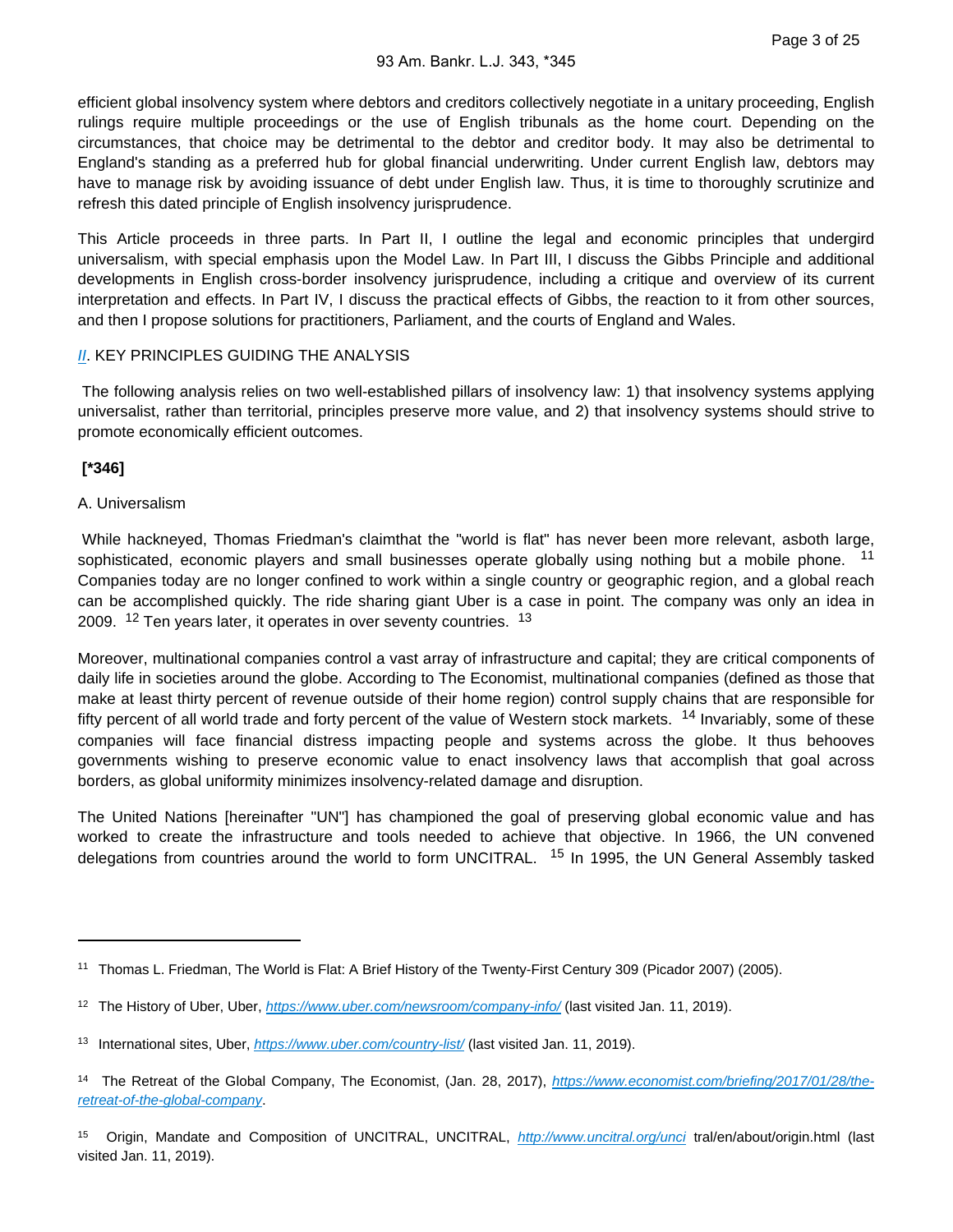UNCITRAL with developing a model international law to help move the global community closer to an insolvency system that enables multinational companies to efficiently restructure. <sup>16</sup>

For the most part, academics and the global delegations to UNCITRAL alike agree that a universalist insolvency system, rather than one built on territorial principles, best preserves value for multinational entities. <sup>17</sup> A universalist  **[\*347]** system would have a single court convening a proceeding to manage the entire restructuring or liquidation of an entity, assessing the claims and assets from every nation involved and distributing assets collectively among all parties. <sup>18</sup> Conversely, territorial systems require countries to administer the claims and assets held by the debtor in their respective countries and ignore those claims and assets held beyond their borders. <sup>19</sup>

There are several reasons why many experts prefer universalism in cross-border insolvency, including the beneficial results of a single proceeding (1) allowing for efficient, cost-effective administration by reducing the time and resources spent coordinating and navigating multiple proceedings, <sup>20</sup> (2) encouraging collective action that reflects the interests of the entire society impacted by the insolvency,  $21$  (3) ensuring that certain creditors must compromise their individual rights to preserve the most value for the collective whole, even if enforcing those individual rights would have provided for a superior, individual outcome, <sup>22</sup> (4) diminishing the likelihood of contradictory or defiant orders and holdings from parallel proceedings, (5) creating more certainty by ensuring that resolutions to insolvency proceedings are recognized and enforced globally, thereby reducing expense, and (6) providing a "symmetrical" scope to the problems multinational debtors face, in that the dimension of the proceedings is equivalent to the reach of the debtor's business. <sup>23</sup>

Given these benefits, Professors Wessels, Markell, and Kilborn understandably claim that "universalism in one form or another commands virtually undisputed superiority over territorialism." <sup>24</sup> Professor Westbrook, in support of the principle, logically notes that multinational companies in distress require a unitary, conclusive proceeding for all stakeholders globally, and that any other action would only be "a temporary accommodation" subject to upset at any time. 25 Conversely, Professor Robert K. Rasmussen claims that **[\*348]** the fervor around universalism is

<sup>&</sup>lt;sup>16</sup> See Model Law, supra note 1, at 23, 32.

<sup>17</sup> See, e.g., Reinhard Bork, Principles of Cross-Border Insolvency Law 28 (2017); Bob Wessels, Bruce A. Markell & Jason Kilborn, International Cooperation in Bankruptcy and Insolvency Matters 49-50 (2009); Andrew T. Guzman, International Bankruptcy: In Defense of Universalism, [98 Mich. L. Rev. 2177, 2179 \(2000\);](https://advance.lexis.com/api/document?collection=analytical-materials&id=urn:contentItem:41YG-4KG0-00CV-51BF-00000-00&context=) Jay L. Westbrook, A Global Solution to Multinational Default, [98 Mich. L. Rev. 2276, 2293 \(2000\)](https://advance.lexis.com/api/document?collection=analytical-materials&id=urn:contentItem:41YG-4KH0-00CV-51BJ-00000-00&context=) [hereinafter Westbrook, Global Solution]; Jay L. Westbrook, Multinational Enterprises in General Default: Chapter 15, the ALI Principles, and the EU Insolvency Regulation, 76 Am. Bankr. [L.J. 1, 1-2 \(2002\);](https://advance.lexis.com/api/document?collection=analytical-materials&id=urn:contentItem:46BR-06N0-00CW-C007-00000-00&context=) Jay L. Westbrook, Multinational Financial Distress: The Last Hurrah of Territorialism, [41 Tex. Int'l L.J. 321,](https://advance.lexis.com/api/document?collection=analytical-materials&id=urn:contentItem:4KGG-P850-00CV-906M-00000-00&context=)  [322-23 \(2006\)](https://advance.lexis.com/api/document?collection=analytical-materials&id=urn:contentItem:4KGG-P850-00CV-906M-00000-00&context=) [hereinafter Westbrook, Last Hurrah] (reviewing Lynn M. LoPucki, Courting Failure: How Competition for Big Cases is Corrupting the Bankruptcy Courts (2005)).

<sup>&</sup>lt;sup>18</sup> See Wessels, Markell & Kilborn, supra note 17, at 49.

 $19$  Id. at 40.

<sup>&</sup>lt;sup>20</sup> John Lowell, Conflict of Laws as Applied to Assignments for Creditors, 1 Harv. L. Rev. 259, 264 (1888).

<sup>&</sup>lt;sup>21</sup> See Wessels, Markell & Kilborn, supra note 17, at 45; see also Westbrook, Last Hurrah, supra note 17, at 326.

<sup>22</sup>Wessels, Markell & Kilborn, supra note 17, at 39.

<sup>&</sup>lt;sup>23</sup> Westbrook, Global Solution, supra note 17, at 2283-87.

<sup>&</sup>lt;sup>24</sup> See Wessels, Markell & Kilborn, supra note 17, at 49. But cf. Lynn M. LoPucki, The Case for Cooperative Territoriality in International Bankruptcy, [98 Mich. L. Rev. 2216, 2216 \(2000\).](https://advance.lexis.com/api/document?collection=analytical-materials&id=urn:contentItem:41YG-4KH0-00CV-51BG-00000-00&context=)

<sup>&</sup>lt;sup>25</sup> Westbrook, Global Solution, supra note 17, at 2287.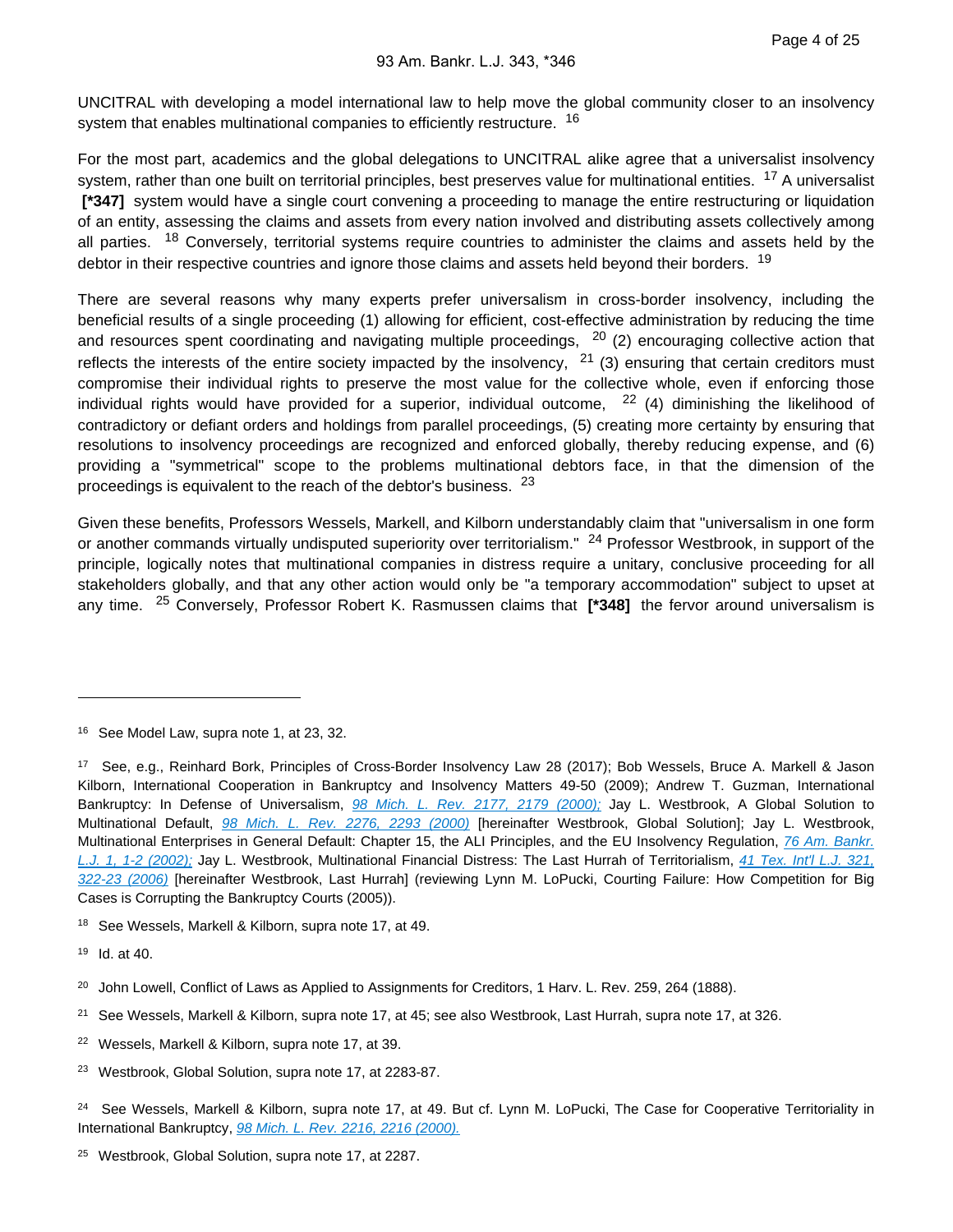unwarranted because the premise that multinational companies can and do face competing international proceedings has not been seen in practice. <sup>26</sup>

The UNCITRAL working groups recognized that nations were unprepared to adopt a pure form of universalism, where sovereigns relinquish bankruptcy jurisdiction to the extraterritorial main proceeding, known as the debtor's Center of Main Interests [hereinafter "COMI"]. <sup>27</sup> As a result, the Model Law prescribes a modified form of universalism. <sup>28</sup> This modified system envisions a debtor reorganizing in its COMI, where the court asserts jurisdiction over all assets and claims globally. <sup>29</sup> The COMI court then applies its insolvency laws and conflicts principles to resolve the case.

After initiating the COMI proceeding, the debtor's foreign representative petitions courts in other countries to give primacy to the COMI proceeding (the "main proceeding"). <sup>30</sup> Once recognized, the non-COMI courts facilitate the main proceeding in a number of ways: (1) by assisting or empowering the debtor's foreign representatives to consolidate claims and assets,  $31$  (2) by coordinating and cooperating with the COMI court,  $32$  (3) by protecting the debtor from claims brought in the non-COMI jurisdiction,  $33$  and (4) by, among other steps, granting "any appropriate relief" to preserve the estate.  $34$  This system gives the debtor the breathing room necessary to reorganize effectively and encourages all parties to participate in the main proceeding rather than prosecuting and defending claims in multiple jurisdictions. Theoretically, by reducing the number of venues, fewer resources are used to administer cases.

One unclear component of the Model Law is whether it empowers adopting countries to give effect to a discharge, judgment, or other adjudication resulting from an extraterritorial main proceeding. Some countries, like the United States, have determined that the Model Law provides suchauthority; English courts have concluded otherwise. <sup>35</sup> The lack of explicit authority to **[\*349]** recognize a foreign discharge is in tension with the modified-universalist approach embedded in the Model Law. This is so because debtors and creditors have less certainty whether the resolutions reached during main proceedings will be enforced upon conclusion. This uncertainty may cause parties to seek separate and duplicative proceedings in non-COMI courts. While UNCITRAL has recently attempted to respond to this inconsistency by promulgating the Model Law on Recognition and Enforcement of Insolvency-Related Judgments [hereinafter in text "2018 Model Law"], the true test of success awaits further jurisprudential developments. 36

- 30 See Model Law, supra note 1, art. 15.
- 31 Id. arts. 20, 21.
- 32 Id. arts. 25, 27.
- 33 Id. arts. 20, 21.

<sup>&</sup>lt;sup>26</sup> Robert K. Rasmussen, Where Are All the Transnational Bankruptcies? The Puzzling Case for Universalism, 32 Brook. J. Int'l [L. 983, 988-89 \(2007\).](https://advance.lexis.com/api/document?collection=analytical-materials&id=urn:contentItem:4R04-F8G0-00CT-X08H-00000-00&context=)

<sup>&</sup>lt;sup>27</sup> See Bork, supra note 17, at 27-28.

 $28$  Id.

 $29$  Id.

<sup>34</sup> Id. art. 21.

<sup>&</sup>lt;sup>35</sup> Compare [In re Condor Ins. Ltd., 601 F.3d 319, 329 \(5th Cir. 2010\)](https://advance.lexis.com/api/document?collection=cases&id=urn:contentItem:7Y1X-F0G0-YB0V-H04K-00000-00&context=) (holding "that a court has authority to permit relief under foreign avoidance law under" Chapter 15 of the Bankruptcy Code), with Bakhshiyeva ex rel. Int'l Bank of Azerbaijan v. Sberbank of Russia, [2018] EWHC 59 [73] (Ch) (holding that the court had no power under common law or the Model Law to recognize discharge of foreign debt from insolvency proceedings).

<sup>36</sup> Model Law on Recognition and Enforcement of Insolvency-Related Judgments (United Nations Comm'n on Int'l Trade Law 2018) [hereinafter in notes "2018 Model Law"].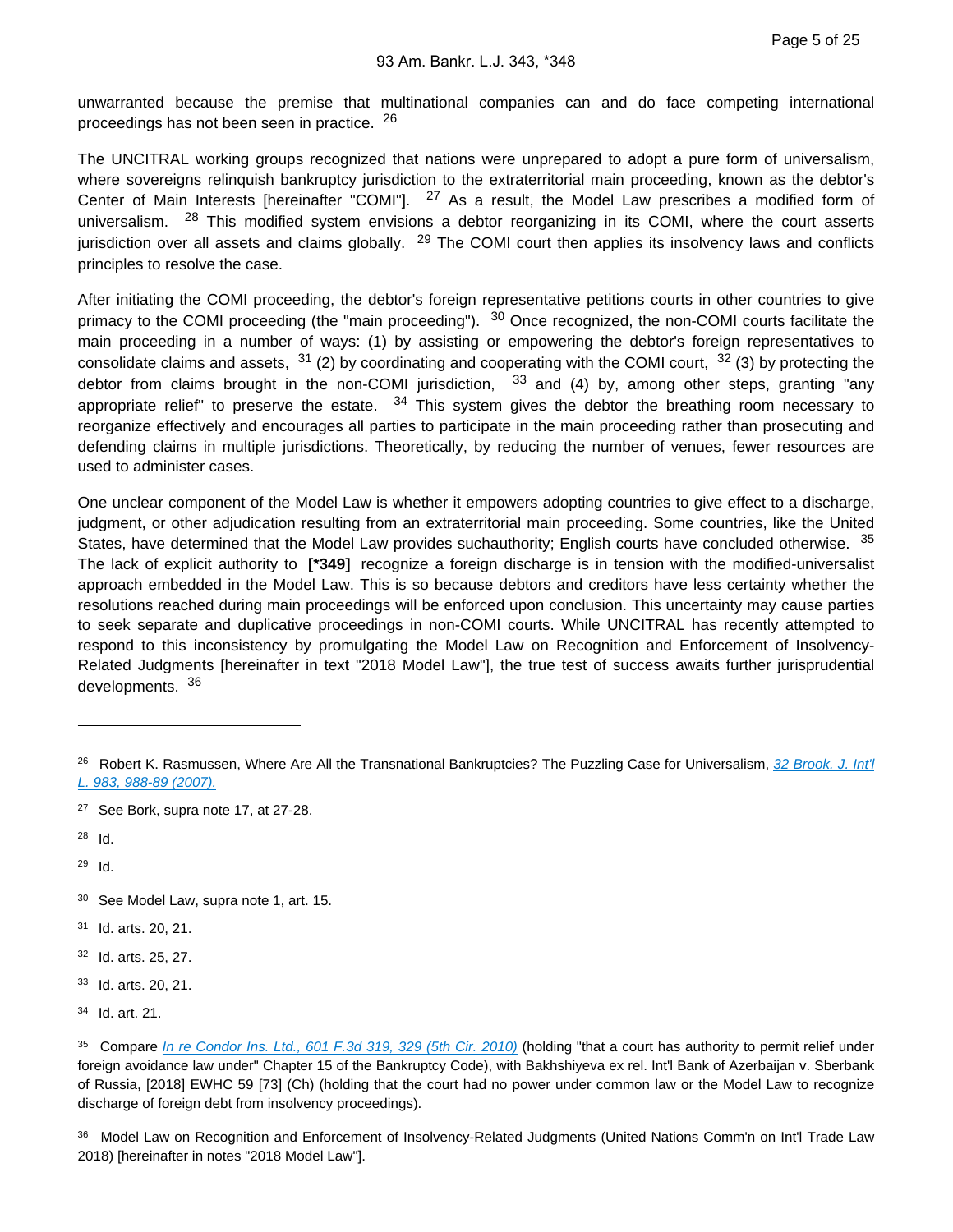#### B. General Economic Efficiency

 In addition to supporting universalism, insolvency systems should be structured to support general economic efficiency. Specifically, systems should focus on (1) disincentivizing a holdout bent on maximizing an individual recovery at the expense of overall value in insolvency, and (2) discouraging investment speculation driven by law rather than the underlying strength of the company.

### 1. Disincentivizing Holdouts

 A "holdout" in the insolvency context is typically a creditor that either delays or does not participate in proceedings to leverage a higher recovery for itself than other similarly situated creditors. To minimize holdout leverage, nations like the United States, the U.K., and Canada have established domestic restructuring systems that allow a majority of a creditor class to bind nonconsenting creditors in that same class.  $37$  For example, in the U.K., debtors can implement a "scheme of arrangement" to restructure debts.  $38$  For a scheme to be approved, each class of creditors must vote in favor of it. <sup>39</sup> The rules state that a class will be deemed to have approved a scheme of arrangement if "50% in number constituting 75% in value" within each class vote for the scheme. <sup>40</sup> Chapter 11 of the United States Bankruptcy Code goes even further with its cramdown provisions, which allow for a plan to be confirmed even if only a single class of creditors approves a plan, provided that the plan meets several other standards. 41

 **[\*350]** Professor Marc J. Roe has written extensively on the topic of holdouts as it relates to restructuring bonds in an out-of-court settlement under the Trust Indenture Act. <sup>42</sup> He notes that creditors can and often do take advantage of their holdout positions in bond workouts. <sup>43</sup> While the majority of bondholders agree to exchange their bonds, the holdouts frequently achieve better results because the law requires that 100% of bondholders agree to the change. <sup>44</sup> Therefore, bondholders who hold the same instruments ex ante receive different value for those instruments ex post, and the holdouts engage in a costly process of negotiation and delay to achieve that result, reducing overall economic value.

<sup>37</sup> See, e.g., 11 U.S.C.  $\S$  1126 (2012) (describing voting procedures in the United States); Ashley Katz, Scheme of Arrangement: An English Law Cram Down Procedure, Mayer Brown (Jan. 12, 2019, 3:05 PM), <https://www.mayerbrown.com/public> docs/scheme of arrangement.pdf (describing U.K. voting procedures); McMillan LLP, Insolvency Proceedings in Canada 7 (2012)<http://www.mcmillan.ca/files/Insolvency> Proceedings booklet.pdf (describing Canadian voting procedures).

<sup>38</sup> Katz, supra note 37, at 1.

<sup>39</sup> Id.

<sup>&</sup>lt;sup>41</sup> See [11 U.S.C. § 1129\(b\)](https://advance.lexis.com/api/document?collection=statutes-legislation&id=urn:contentItem:8S8T-0CK2-8T6X-73RH-00000-00&context=) (noting that the standards include, but are not limited to, an impaired class accepting the plan, adherence to the absolute priority rule, no unfair discrimination against unaccepting, impaired classes, and overall fairness and equity).

<sup>42</sup> Trust Indenture Act of 1939, [15 U.S.C.§§77aaa-77bbbb](https://advance.lexis.com/api/document?collection=statutes-legislation&id=urn:contentItem:8S9D-W4V2-8T6X-7555-00000-00&context=) (2012); see, e.g., Marc J. Roe, The Trust Indenture Act of 1939 in Congress and the Courts in 2016: Bringing the SEC to the Table, [129 Harv. L. Rev. F. 360 \(2016\)](https://advance.lexis.com/api/document?collection=analytical-materials&id=urn:contentItem:5JRX-9CY0-02C9-M0DJ-00000-00&context=) [hereinafter Roe, Trust Indenture Act]; Marc J. Roe, The Voting Prohibition in Bond Workouts, [97 Yale L.J. 232 \(1987\);](https://advance.lexis.com/api/document?collection=analytical-materials&id=urn:contentItem:3S0M-8RX0-00CW-71M3-00000-00&context=) Marc J. Roe, Giving Bondholders a Voice in Debt Restructuring, N.Y Times (Dec. 14, 2015), <https://www.nytimes.com/2015/12/15/business/dealbook/giving-bondholders-a-voice-in-debt-restructuring.html>.

<sup>43</sup> See Roe, Trust Indenture Act, supra note 42, at 363; see also Hyun Chul Lee, Efficient and Inefficient Debt Restructuring: A Comparative Analysis of Voting Rules in Workouts, [40 Cornell Int'l L.J. 661, 662 \(2007\).](https://advance.lexis.com/api/document?collection=analytical-materials&id=urn:contentItem:4R2G-PM20-00CW-C0CM-00000-00&context=)

<sup>44</sup> Roe, Trust Indenture Act, supra note 42, at 363.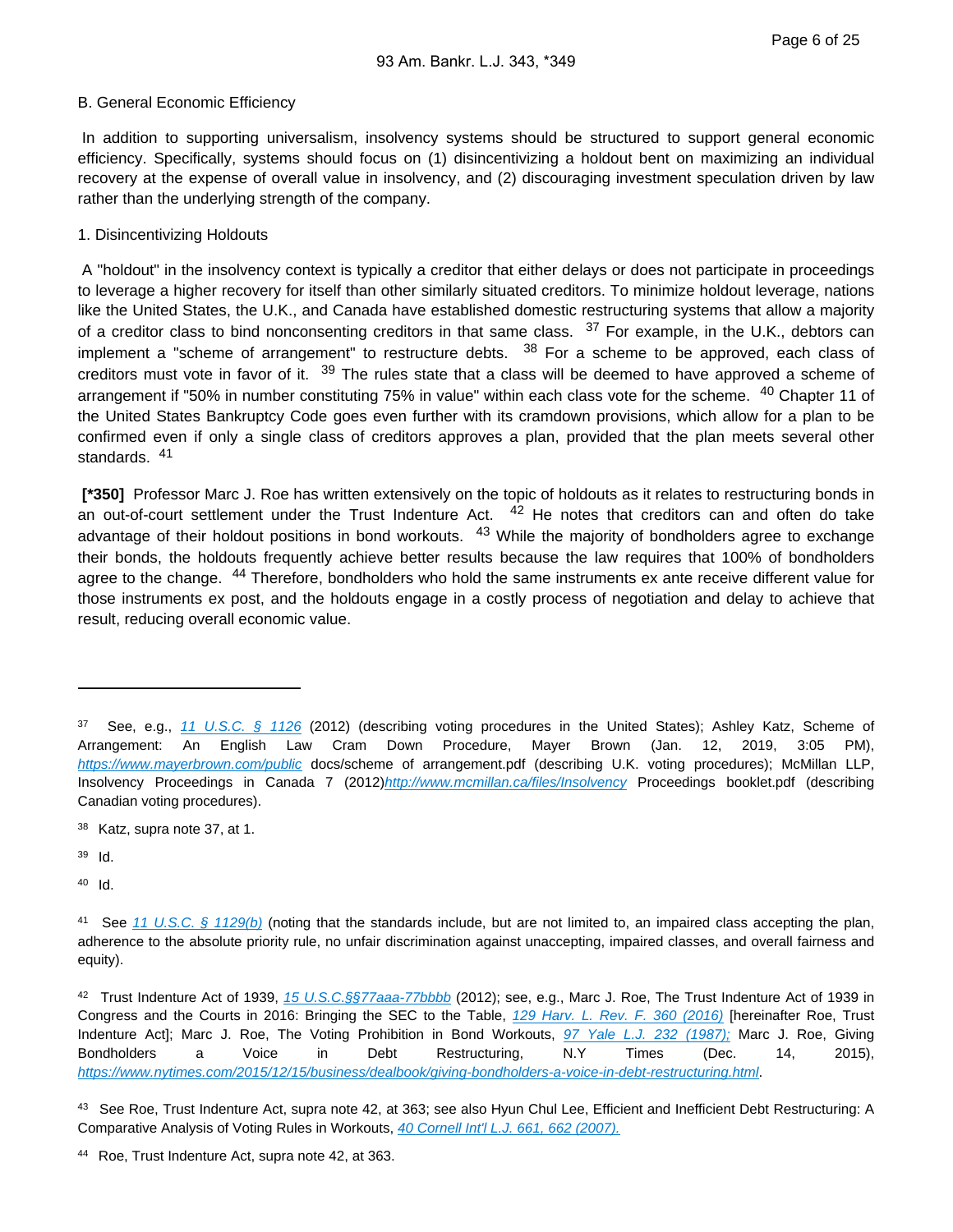To avoid the economic loss caused by holdout, insolvency systems should avoid establishing procedures that enable it. In some cases, however, policymakers may determine that such an enabling procedure nevertheless serves a higher policy goal, such as protecting small, local creditors. But such measures should be narrowly tailored where possible to avoid abuse and minimize economic loss overall. As discussed in section IV, the Gibbs Principle encourages creditors to engage in holdout, creating unfair, value-reducing outcomes.

#### 2. Reducing Rent-Seeking

 In addition to disincentivizing holdouts, insolvency systems should avoid policies that encourage or enable "rentseeking" investment speculation.

 "Rent-seeking" refers to situations where individuals expend time, money, and other resources competing for a fixed amount of wealth, in effect squabbling with each other over the size of their individual pieces of a fixed group pie. Because rent-seeking itself is costly, the net result is to reduce total wealth available for distribution. <sup>45</sup>

 Professors Roe and Tung describe rent seeking in insolvency as creditors attempting to use innovative legal theory, novel transactions, and political lobbying **[\*351]** to leap ahead in priority, thereby gaining more, while the parties they leap over receive less. 46

Creditors employing rent-seeking tactics stymie collective restructuring processes, thereby diminishing overall value, as interested parties spend time and resources defending their interests against the rent-seeking creditor rather than pursuing collective restructuring. Rather than preserving or creating value, these tactics "tax the efficiency of the bankruptcy process" and should be understood by policymakers as they consider their insolvency policy choices. <sup>47</sup> Some contend that speculators deploying these strategies add value by creating liquidity and enhancing the marketability of troubled company securities. These speculators purchase interests from willing sellers, offering market value. But this contention ignores the fact that rent-seekers are purchasing the securities in place of those who would otherwise participate in the restructuring process and help create new value. Instead rent seekers reduce value by spending unnecessary time and resources on claims litigation, hindering or obliterating otherwise successful restructurings.

It is naive to think that private actors would voluntarily choose to forego rent-seeking opportunities in support of collective goals if the current system creates a profit-maximization mechanism for the former. It is, therefore, up to the policymakers to act as the fulcrum and create systems that dissuade rent seeking. While governments may struggle to identify the inefficient rules, processes, and procedures that produce this type of speculation, they must accept and consider evidence of this activity and use it to continually refine their systems. The Gibbs Principle is one such inefficiency.

### **[III](https://advance.lexis.com/api/document?collection=statutes-legislation&id=urn:contentItem:8T9R-T372-8T6X-731R-00000-00&context=). THE GIBBS PRINCIPLE**

 Although most commentators generally agree with the principles of universalism and economic efficiency, many nations have not reflected those principles in their insolvency systems. <sup>48</sup> In England, a peculiar tenet from the Victorian age known as the "Gibbs Principle" illustrates how a rule from a bygone era threatens to derail the world's progress towards efficiency through universalism.

47 <u>[Id. at 1272.](https://advance.lexis.com/api/document?collection=analytical-materials&id=urn:contentItem:59JM-MBG0-02BM-Y13C-00000-00&context=)</u>

<sup>45</sup> Margaret M. Blair & Lynn A. Stout, A Team Production Theory of Corporate Law, [85 Va. L. Rev. 247, 249 n.4 \(1999\).](https://advance.lexis.com/api/document?collection=analytical-materials&id=urn:contentItem:3WGY-4N30-00CV-509C-00000-00&context=)

<sup>46</sup> Marc J. Roe & Frederick Tung, Breaking Bankruptcy Priority: How Rent-Seeking Upends the Creditors' Bargain, 99 Va. L. [Rev. 1235, 1237 \(2013\).](https://advance.lexis.com/api/document?collection=analytical-materials&id=urn:contentItem:59JM-MBG0-02BM-Y13C-00000-00&context=)

<sup>48</sup> See generally supra note 17 and accompanying text.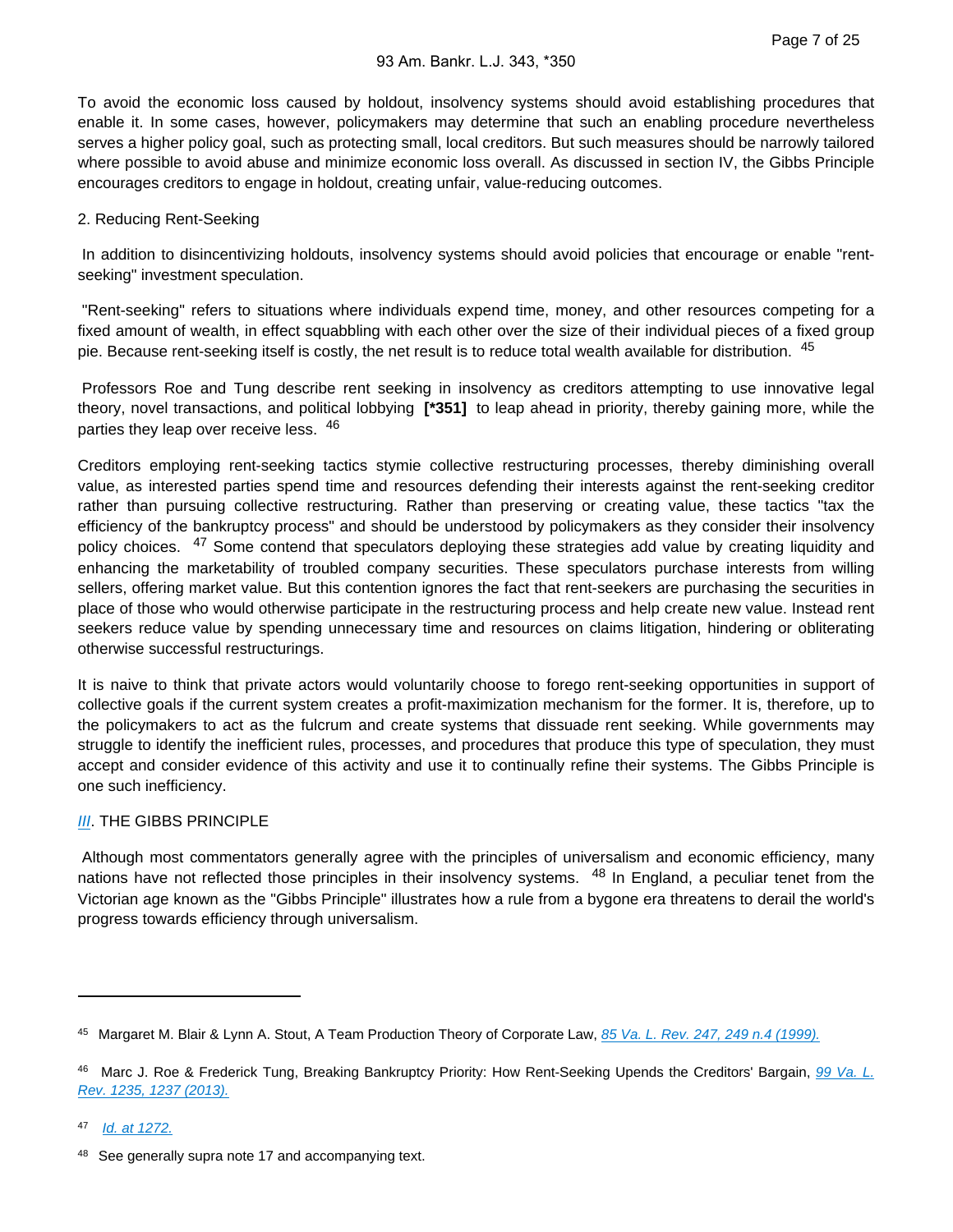The 1890 Gibbs case involved a contract for several deliveries of copper. A French purchaser (the defendant) had agreed to purchase the metal from an English copper dealer (the plaintiff). <sup>49</sup> The contract called for the English dealer to make several scheduled deliveries of copper to the defendant's Liverpool **[\*352]** location. 50 After agreeing to the contract, the French purchaser experienced financial distress and notified the English seller that it would not accept a scheduled delivery of copper. <sup>51</sup> Subsequently, the company was placed in judicial liquidation in France. <sup>52</sup> The plaintiff made a conditional claim for damages in the French liquidation proceedings for the entire loss on the contract, and it also reserved all rights to enforce its claims in England. <sup>53</sup> The French liquidator accepted the English seller's claim for damages for the French purchaser's failure to accept the delivery of copper prior to the debtor being placed in liquidation, but rejected the claim for damages for the failure to accept copper for deliveries scheduled after the defendant folded. <sup>54</sup>

The plaintiff took concurrent action in England and France to establish full rights to payment on the contract, and the French action was pending when the English court entered its ruling.  $55$  Experts in French insolvency law testified in the English court that the post-liquidation damages claim would not be allowed because the seller had not presented the copper to the French liquidator to "prove for the price," which was required under French law. <sup>56</sup> The lower court found in favor the seller, and the purchaser appealed to the Court of Appeal. <sup>57</sup>

On appeal, the liquidated purchaser argued that the debt had been discharged under French law, and that the seller had assented to French jurisdiction and French law by making a claim in France. He additionally asserted that English law required the court to (1) recognize the French liquidator's rights to all assets in England, and (2) stay all English proceedings pending the resolution of the liquidation. <sup>58</sup> The seller contended that a foreign court could not discharge a party to a contract made, and to be performed, in England, and that the conditioned claim made in the French proceeding did not equate to acceptance of French law, inasmuch as the plaintiff "reserved all rights in the action." <sup>59</sup>

The Court of Appeal unanimously held that the contracts were "English" because they had been entered into in England and performance was to occur in England. <sup>60</sup> The Court of Appeal held that "the law of the country of the contract [is] the law that governs not only the interpretation of the contract, **[\*353]** but also all the subsequent conditions by which it [is] affected as a contract."  $61$  As such, French bankruptcy law had no effect in England regarding the contract; English bankruptcy law alone provided the rule. <sup>62</sup>

- $50$  Id. at 400-01.
- $51$  Id.
- $52$  Id.
- $53$  Id. at 403.
- 54 Id. at 400.
- 55 Id. at 401.
- 56 Id.
- $57$  Id.
- 58 Id. at 402.
- 59 Id. at 403.
- $60$  Id. at 404.
- $61$  Id. at 407.
- $62$  Id. at 405.

<sup>49</sup> Antony Gibbs & Sons v La Societe Industrielle et Commerciale des Metaux [1890] QB 399 at 399-00 (Eng.).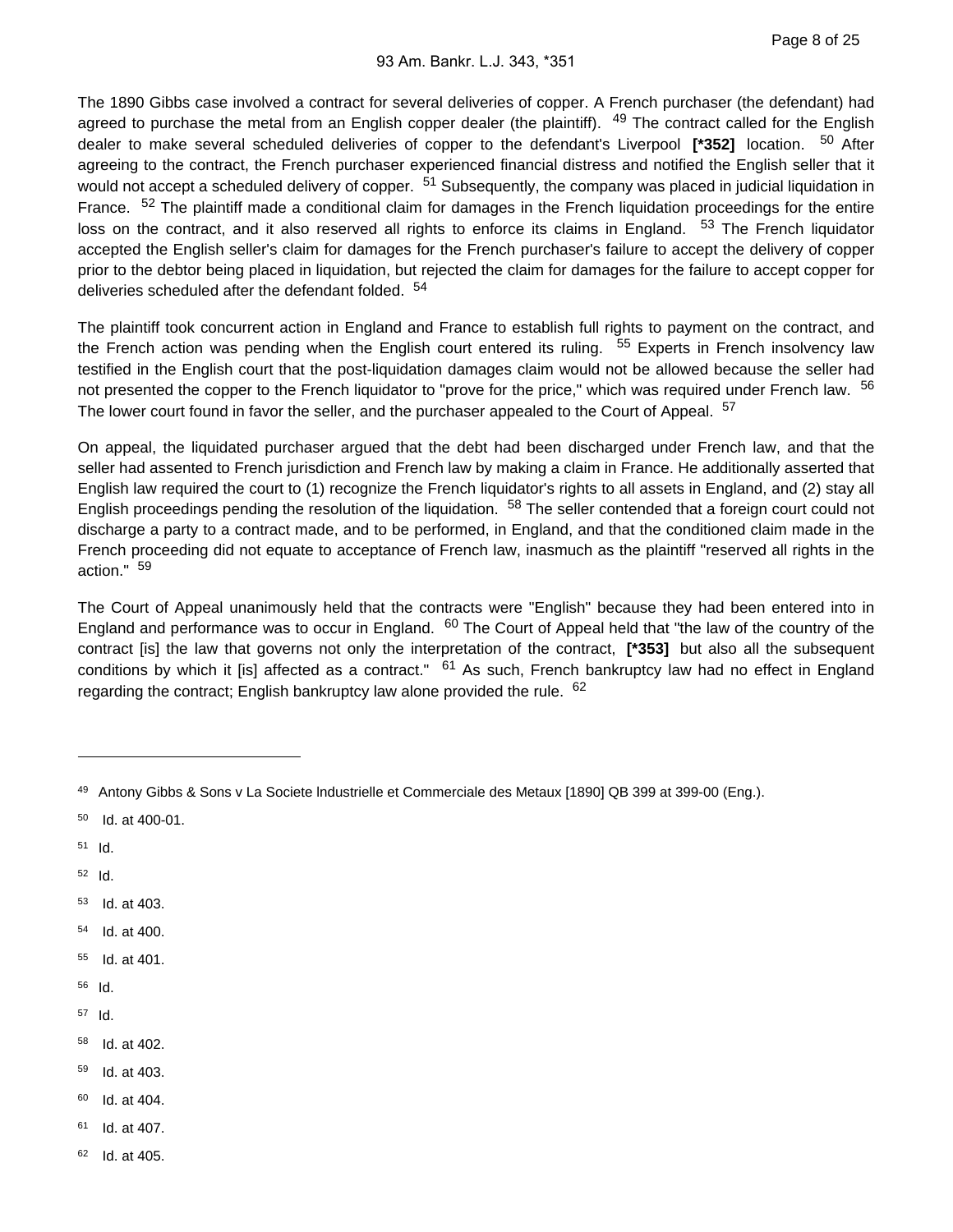This ruling created what has become known as the "Gibbs Principle," which a leading treatise describes as "a discharge of any debt or liability under the bankruptcy law of a foreign jurisdiction [being] a discharge therefrom in England if, and only if, it is a discharge under the law applicable to the contract." <sup>63</sup> In theory, if applied universally, this unmistakably territorial principle would force international debtors who wish to restructure their global debts or contracts to enter restructuring proceedings in every jurisdiction in which they have entered into a contract with a choice-of-law provision different than their COMI. This Principle remains good law in England and other jurisdictions, which will be discussed further in subsequent sections. <sup>64</sup>

#### A. The Path to Gibbs' Current Interpretation in England

 In the mid-2000s, U.K. cross border insolvency law transitioned toward acceptance of modified universalism through the 2006 adoption of the Model Law and through favorable common-law rulings. These developments arguably created an environment where the Gibbs Principle could have diminished in effect. In sum, English courts could have "granted any appropriate relief" to assist or support properly recognized extraterritorial insolvency proceedings, including the recognition of discharge by foreign courts. <sup>65</sup> However, a line of English cases discussed in this section have closed off that path. These cases involve English courts' refusal to recognize orders, judgments, or resolutions from foreign insolvency proceedings, including the discharge of debt noted in Gibbs. Critically, English courts have adopted a narrow interpretation of both common law powers to recognize foreign judgments and Article 21 of the Model Law, which, as noted, allows courts to fashion "any appropriate relief." This interpretation threatens the purpose of the Model Law and **[\*354]** the tenets of modified universalism, as parties lack certainty regarding the outcomes of main proceedings, forcing them to file parallel proceedings instead.

#### 1. Global Distressed Alpha Fund 1 Ltd. Partnership v. PT Bakrie Investindo

 In Global Distressed Alpha Fund 1 Ltd. Partnership v. PT Bakrie Investindo, the English High Court adjudicated a matter that the debtor (and most others) had thought settled. <sup>66</sup> The debtor was an Indonesian company used for holding investments made by the Bakries, a prominent Indonesian merchant family. <sup>67</sup> The holding company had guaranteed English-law-governed notes issued by its Dutch financing subsidiary in 1996. <sup>68</sup> Subsequently, the company became financially distressed due to the Asian economic crisis and could not pay its debts as they came due. <sup>69</sup> In May 2001, the debtor applied for a provisional moratorium on payments in Indonesia to facilitate a restructuring. The plan was approved by the required number of creditors in February 2002. <sup>70</sup> The approved plan

67 Id.

68 Id.

69 Id. [3].

<sup>63</sup> Kannan Ramesh, The Gibbs Principle, 29 Sing. Acad. L.J. 42, 44 (2017) (citing Albert V. Dicey, John H.C. Morris & Lord Lawrence A. Collins: The Conflict of Laws (Lord Collins ed. 15th ed., Thomson 2012) [hereinafter Collins, Conflict of Laws]).

<sup>64</sup> Bakhshiyeva ex rel. Int'l Bank of Azerbaijan v. Sberbank of Russia [2018] EWCA (Ch) 59 [158(1)] (Eng.) ("It being accepted that the 'rule' in Gibbs is binding upon me, I would not consider it consistent with the 'rule' to permit its practical abrogation by procedural means: even if I am wrong to have considered this to constitute a jurisdictional bar, I would not in my discretion have granted relief to side-step the 'rule' in that way."); Hong Kong Inst. of Educ. v Aoki Grp. (No 2) [2004] 2 H.K.C. 397 (Hong Kong ruling upholding Gibbs).

 $65$  See Model Law, supra note 1, art. 21(1) (noting that the court may grant "any appropriate relief" where necessary to advance the purposes of the Model Law, such as promoting greater legal certainty, fair and efficient administration of cross-border insolvency, and cooperation).

<sup>66</sup> Glob. Distressed Alpha Fund 1 Ltd. P'ship v. PT Bakrie Investindo [2011] EWCA (Comm) 256 [2] (Eng.).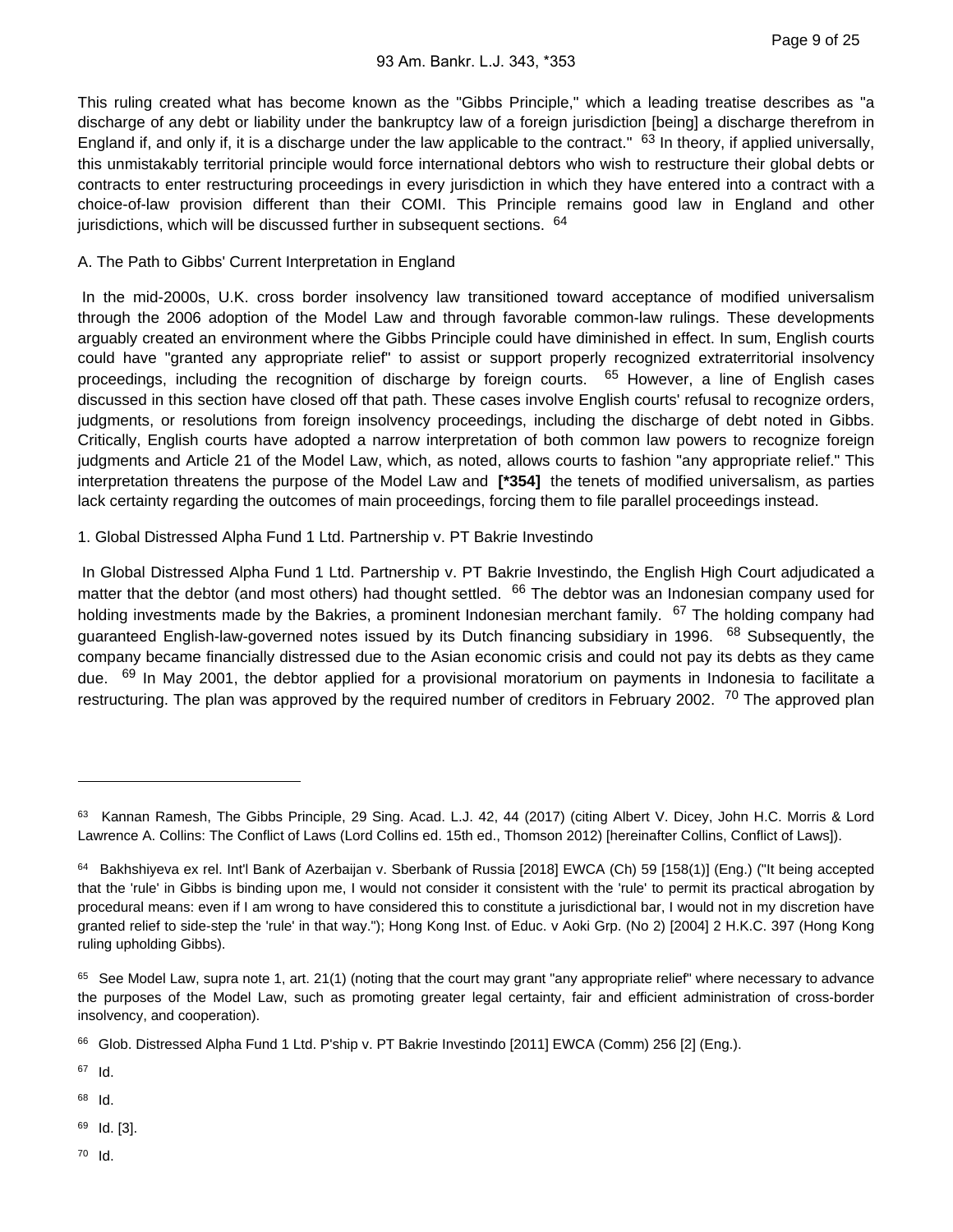discharged the English-law-governed notes, but it is unclear what, if anything, the noteholders received from the plan. <sup>71</sup>

In 2009, Global Distressed Alpha Fund 1 Limited Partnership [hereinafter "Global Alpha"] (the claimant hedge fund) purchased \$ 2,000,000 in nominal value of the discharged notes from a prior holder for an undisclosed sum. <sup>72</sup> Global Alpha then commenced proceedings in England against the debtor to enforce the guaranty, relying on Gibbs to claim that the Indonesian discharge did not alter the claimant hedge fund's rights. <sup>73</sup> For reasons unknown, the discharged notes were still traded electronically on Euroclear.  $74$  However, the broker responsible for the trade noted that the instruments were "'pretty illiquid'" and "'have not been traded frequently, especially since the restructuring in 2001.'" <sup>75</sup>

Two of the arguments used in defense were: (1) English common law supports modified universalism, allowing the court to recognize the foreign discharge, and (2) strong criticism against the Gibbs Principle should cause **[\*355]**  the decision to be overturned. <sup>76</sup> The defense noted that recognizing the discharge would align English common law with the Model Law, European Insolvency Regulation, and laws of the United States. <sup>77</sup>

The court cited Lord Hoffmann's reasoning in Cambridge Gas Transportation Corp. v Official Committee of Unsecured Creditors of Navigator Holdings plc <sup>78</sup> and McGrath v. Riddell <sup>79</sup> (discussed in detail below) as a common-law basis for recognizing the discharge, but held that Gibbs was binding until a superior court could "justifiably ... overrule[]" the decision.  $80$  Accordingly, the court held that the defendant had to honor the debts that it, and presumably most others, thought were discharged and worthless. Importantly, the court could not consider granting relief under the Model Law (such as relief under Article 21) because the related Indonesian insolvency proceedings preceded its adoption.

2. Rubin v. Eurofinance SA 81

 In 2012, the U.K. Supreme Court addressed the most cogent common-law and Model Law arguments available to tackle Gibbs. In its ruling, the court did not directly address Gibbs and choice-of-law principles. But its ruling cemented the jurisprudential basis for the Principle through its denial of common-law arguments and its narrow construction of the Model Law.

In Rubin, the Supreme Court resolved two cases: <sup>82</sup> Rubin v. Eurofinance SA <sup>83</sup> ("Rubin") and New Cap Reinsurance Corp. Ltd v Grant ("New Cap"). <sup>84</sup> Both cases involved appeals from decisions enforcing default

 $72$  Id.

 $73$  Id.

74 Id. [10].

- $75$  Id.
- <sup>76</sup> Id. [15]-[16].

77 Id. [23].

78 Cambridge Gas Transp. Corp. v Official Comm. of Unsecured Creditors of Navigator Holdings plc [2006] UKPC 26, [2007] 1 AC 508 (appeal taken from Isle of Man).

<sup>79</sup> [2008] UKHL 21 (appeal taken from Eng.).

 $80$  Id. [26].

81 [2012] UKSC 46, [2013] 1 AC 236 (appeal taken from Eng.).

 $82$  Id. [1].

83 [2010] EWCA (Civ) 895 (Eng.).

 $71$  Id. [5].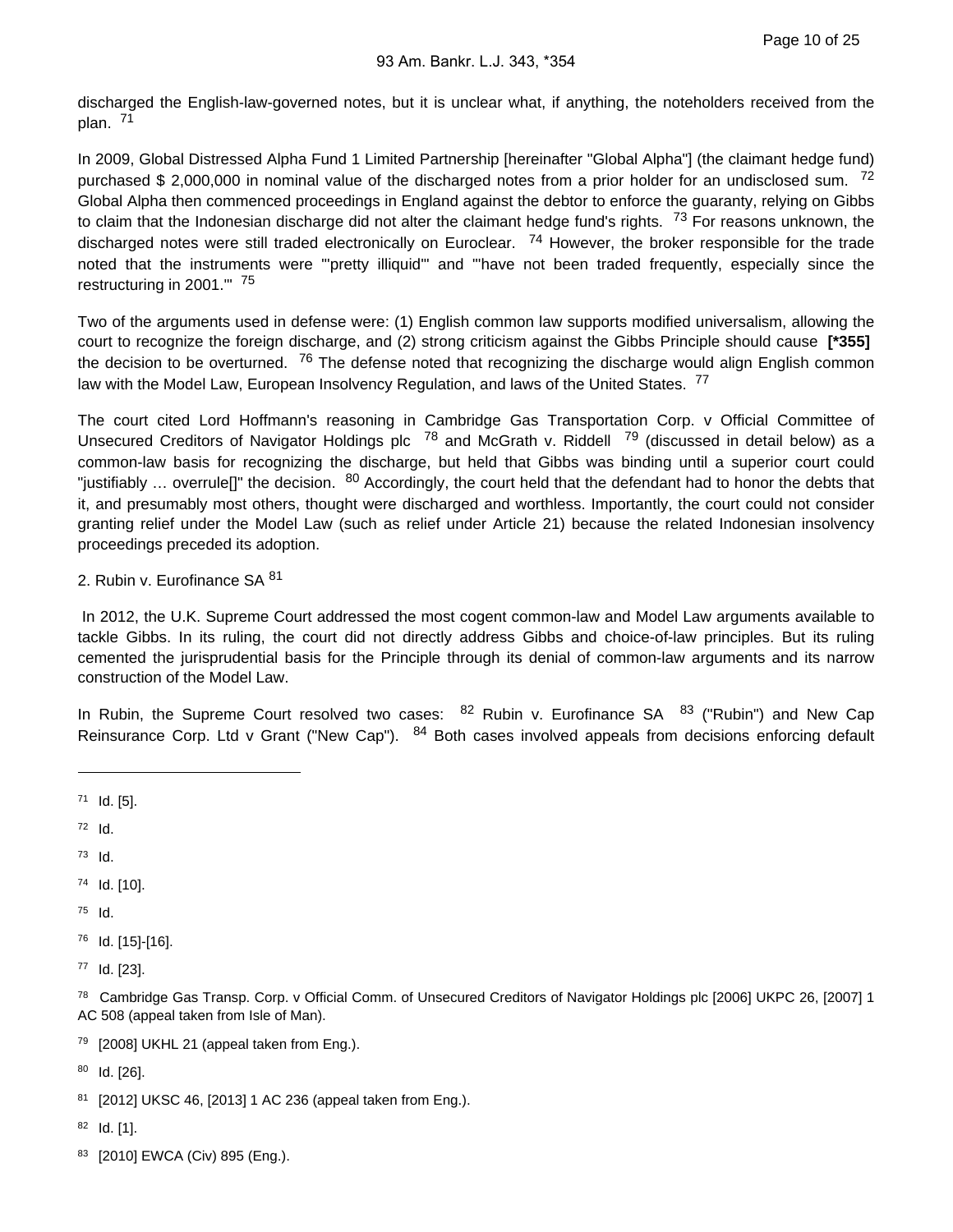judgments for avoidable transfers made in insolvency proceedings outside the U.K. . <sup>85</sup> In both instances, the lower courts recognized the insolvency cases as "foreign main proceedings" under the CBIR. <sup>86</sup> The two recognized default judgments were entered against transferees that did not "submit to the jurisdiction" according to traditional civil conflicts rules. <sup>87</sup> The author of the U.K. Supreme Court opinion in Rubin, and also a General Editor of the authoritative Conflict of Laws treatise bearing his name, 88 quoted Rule 43 of that Work as **[\*356]** follows:

Rule 43

Subject to Rules 44 to 46, a court of a foreign country outside the United Kingdom has jurisdiction to give a judgment in personam capable of enforcement or recognition as against the person against whom it was given in the following cases:

[First](https://advance.lexis.com/api/document?collection=statutes-legislation&id=urn:contentItem:8T9R-T2X2-D6RV-H374-00000-00&context=) Case-If the person against whom the judgment was given was, at the time the proceedings were instituted, present in the foreign country.

[Second](https://advance.lexis.com/api/document?collection=statutes-legislation&id=urn:contentItem:8T9R-T352-D6RV-H379-00000-00&context=) Case-If the person against whom the judgment was given was claimant, or counterclaimed, in the proceedings in the foreign court.

[Third](https://advance.lexis.com/api/document?collection=statutes-legislation&id=urn:contentItem:8T9R-T372-8T6X-731R-00000-00&context=) Case-If the person against whom the judgment was given, submitted to the jurisdiction of that court by voluntarily appearing in the proceedings.

[Fourth](https://advance.lexis.com/api/document?collection=statutes-legislation&id=urn:contentItem:8T9R-T3H2-D6RV-H37G-00000-00&context=) Case - If the person against whom the judgment was given had before the commencement of the proceedings agreed, in respect of the subject matter of the proceedings, to submit to the jurisdiction of that court or of the courts of that country. 89

 In view of Rule 43, and prior to a discussion of the other relevant cases in this area, I pause to discuss two mechanisms from Rubin that English courts could profitably use to enforce foreign insolvency judgments: (1) through the common law and (2) through application of the CBIR.

a. The Common Law

 As noted earlier, the U.K. Supreme Court in Rubin considered two cases promoting the view that the common law supported modified universalism: Cambridge Gas <sup>90</sup> and McGrath. <sup>91</sup>

In Cambridge Gas, Lord Hoffman, writing for the Privy Council, held that a Manx court could vest shares in a Manx company in creditors who wereawarded those shares as part of a plan confirmed in the Southern District of New York under chapter 11 of the Bankruptcy Code, despite the company failing to submit to the jurisdiction of the rendering court. 92 Lord Hoffman stated that bankruptcy orders are neither judgments in personam **[\*357]** nor in

 $85$  Id. [2].

86 CBIR, supra note 9.

87 Id. [7].

- 88 Collins, Conflict of Laws, supra note 63.
- 89 Id. [7] (quoting Collins, Conflict of Laws, supra note 63, [14R-054]).
- 90 Cambridge Gas Transp. Corp. v. Official Comm. of Unsecured Creditors of Navigator Holdings plc [2006] UKPC 26, [2007] 1 AC 508 (appeal taken from Isle of Man).
- 91 McGrath v. Riddell [2008] UKHL 21 (appeal taken from Eng.).
- 92 Cambridge Gas Transp. Corp. v. Official Comm. of Unsecured Creditors of Navigator Holdings plc [2006] UKPC 26 [21]-[22], [2007] 1 AC 508 (appeal taken from Isle of Man).

<sup>84 [2011]</sup> EWCA (Civ) 971 (Eng.).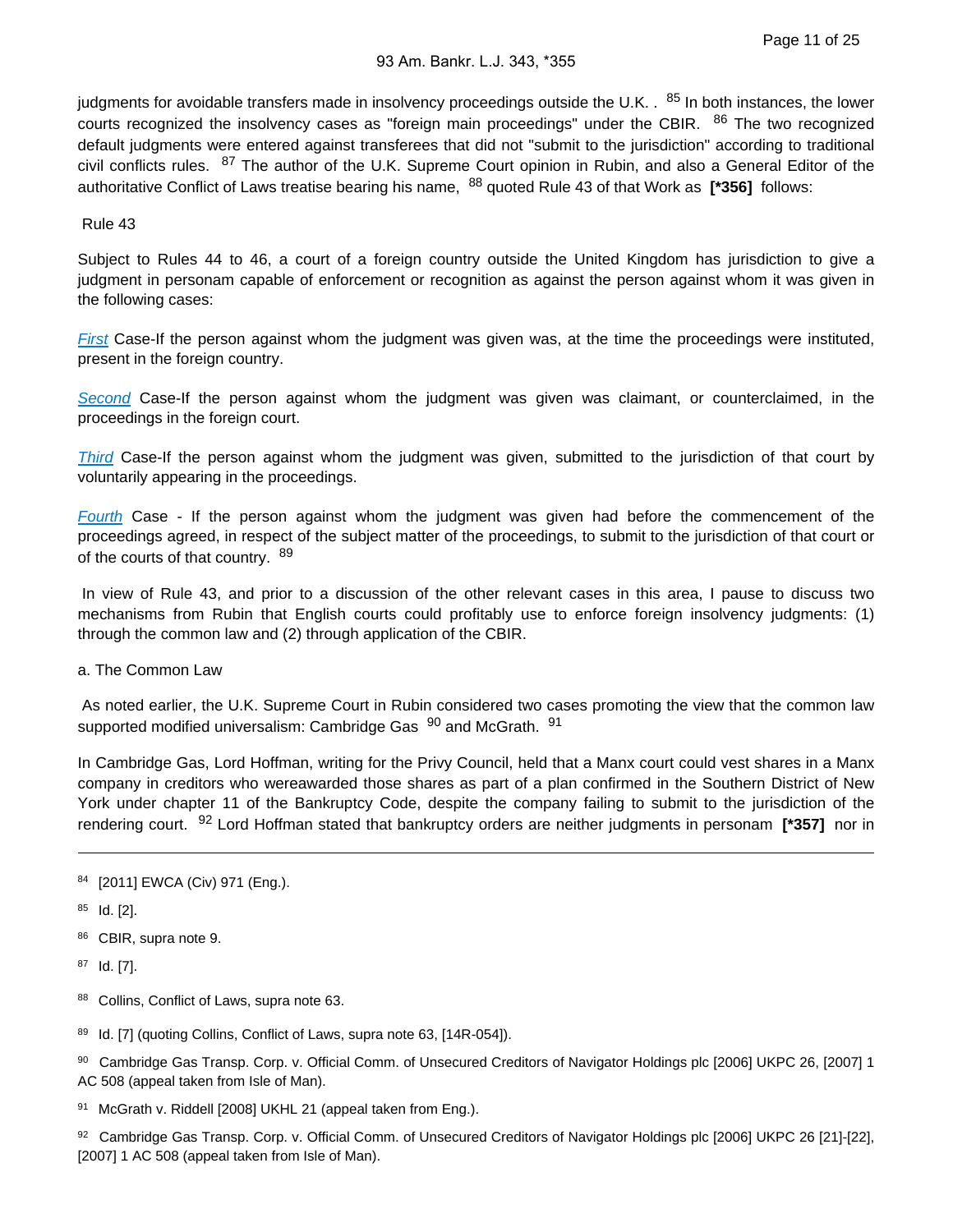rem, because those judgments are "judicial determinations of the existence of rights." <sup>93</sup> In contrast, bankruptcy proceedings "provide a mechanism of collective execution … by creditors whose rights are admitted or established." <sup>94</sup> Furthermore, Lord Hoffman concluded that modified universalism was recognized at common law where there is "a single bankruptcy in which all creditors are entitled and required to prove," and the principle is effectuated by "recognizing the person who is empowered under the foreign bankruptcy law to act on behalf of the insolvent company  $\ldots$  ." <sup>95</sup> The Council held that the common-law principle enabled it to assist the foreign proceeding by doing whatever it could have done in a domestic insolvency and, on this basis, it enforced the material provisions of the New York confirmation order. 96

In McGrath, the House of Lords addressed a request of the Supreme Court of New South Wales. The Australian court sought turnover of the English assets of an Australian company, despite material variances between the Australian creditor priority schedule and its English counterpart. <sup>97</sup> In that case, the Lords disagreed on whether the common law supported the holding. Lord Hoffmann, with whom Lord Walker agreed, gave a full-throated endorsement of modified universalism at common law, stating as follows:

 The primary rule of private international law which seems to me applicable to this case is the principle of (modified) universalism, which has been the golden thread running through English cross-border insolvency law since the eighteenth century. That principle requires the English courts should, so far as is consistent with justice and U.K. public policy, co-operate with the courts in the country of the principal liquidation to ensure that all the company's assets are distributed to its creditors under a single system of distribution." <sup>98</sup>

 Lords Scottand Neuberger agreed with the premise that a unitary system is preferred. They disagreed with the proposition that a power to support and enact universalist principles exists at common law, asserting instead that the only applicable basis for granting remission was the Insolvency Act of 1986. <sup>99</sup>

 **[\*358]** In reference to the common-law analysis, the U.K. Supreme Court in Rubin disagreed with Lord Hoffman's analysis that a "principle" exists at common law for the recognition of foreign insolvency judgments when a party did not submit to the jurisdiction of the rendering court. <sup>100</sup> The U.K. Supreme Court held that the principle of universality was a "trend, but only a trend." <sup>101</sup> Additionally, it held that avoidance judgments are in personam and declined Lord Hoffman's approach treating insolvency judgments as collective actions against property of the debtor by creditors whose rights are established rather than determinations of the existence of rights. <sup>102</sup> Lord Collins reasoned that the avoidance actions' purpose was not to declare existing property rights but rather to "alter property rights." <sup>103</sup>

Having determined that the judgments were in personam, the U.K. Supreme Court foreclosed another path to the recognition of foreign judgments. While it paused to consider whether jurisdiction would be conferred in insolvency cases if the party against whom judgment is sought had a "real and substantial connection" to the jurisdiction, it

- 96 Id. [20]-[22].
- 97 [2008] UKHL 21 [41] (appeal taken from Eng.).
- 98 Id. [30].

- 100 See [2012] UKSC 46 [128], [2013] 1 AC 236 (appeal taken from Eng.).
- $101$  Id. [16].
- 102 Id. [105]-[106].
- $103$  Id. [103].

<sup>93</sup> Id. [13].

<sup>94</sup> Id. [14].

<sup>95</sup> Id. [16], [20].

<sup>99</sup> See, e.g., id. [59] (discussing Insolvency Act 1986, c. 45 (Eng.)).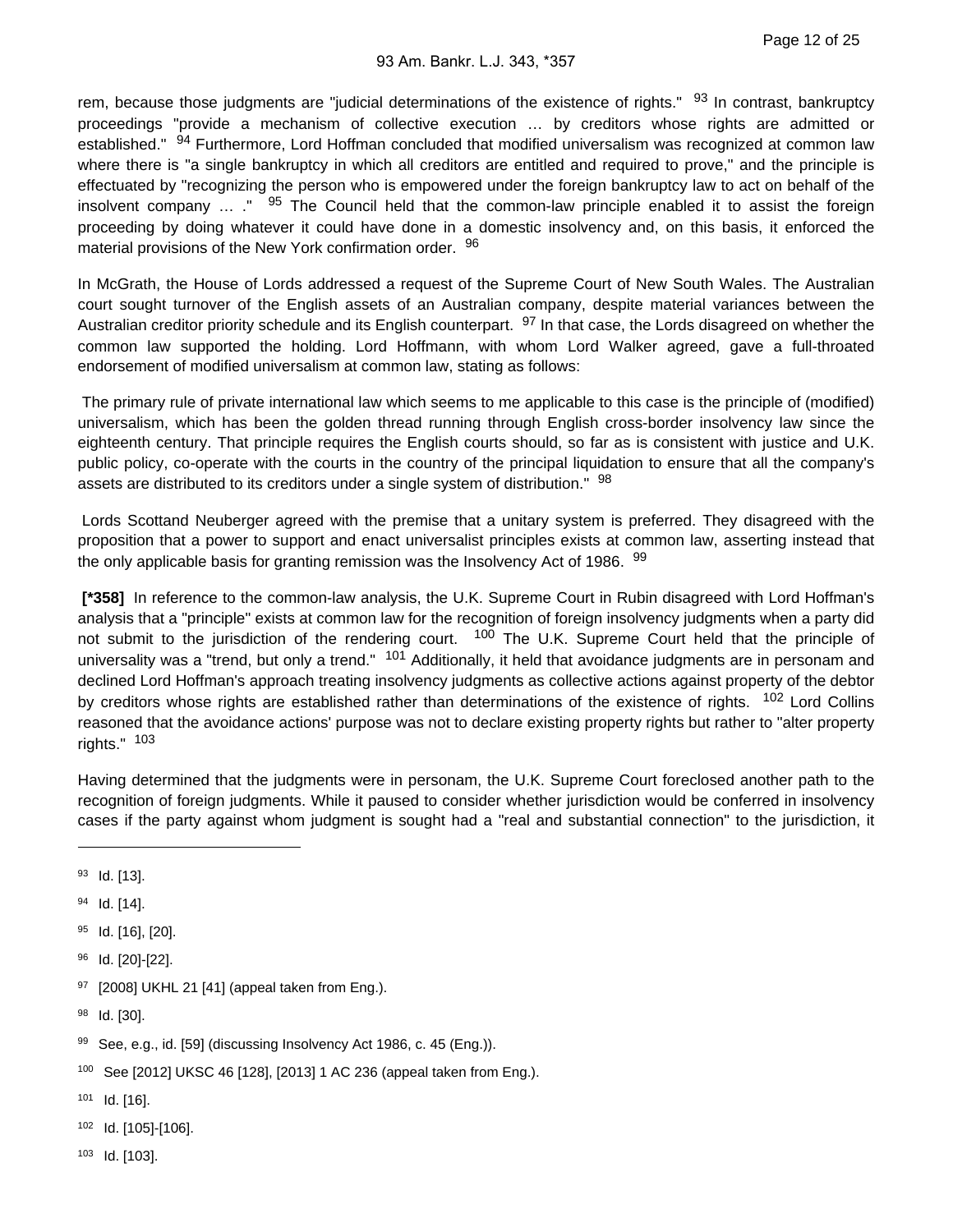ultimately concluded otherwise. <sup>104</sup> It held that no such principle exists in English common law outside of family law, and declined to follow countries like Canada, which had adopted the "real and substantial connection" test in insolvency cases. <sup>105</sup>

The court also declined to follow a jurisdictional mechanism offered by the respondents that calls for reciprocity, where an English court would recognize foreign assertions of jurisdiction in insolvency proceedings if the foreign court asserted jurisdiction in a way in which English courts assert jurisdiction over foreign persons in insolvency. 106 The U.K. Supreme Court rejected the principle outright, stating without additional explanation: "There is no basis for this line of reasoning. There is no necessary connection between the exercise of jurisdiction by the English court and its recognition of the jurisdiction of foreign courts … ." <sup>107</sup>

In a further blow to the common-law proposition, the court held that changing settled jurisdictional law "is a matter for the legislature and not for judicial innovation." <sup>108</sup> Lord Collins also stated that any recognition of foreign judgments "would be only to the detriment of United Kingdom businesses without any corresponding benefit." <sup>109</sup> He added that there would be **[\*359]** no "serious injustice" by not extending the rules, noting that debtors could enter proceedings in England or their foreign representatives could pursue avoidance actions in England under Article 23 of the CBIR, which allows foreign representatives to make claims under the Insolvency Act of 1986. <sup>110</sup> In so holding, Lord Collins promotes the wasteful, inefficient parallel proceedings that are the hallmarks of territorial systems; his ruling also encourages English courts to prefer those outcomes rather than promoting comity and cooperation.

### b. The CBIR

 The arguments for foreign recognition under CBIR fared no better in the U.K. Supreme Court opinion. First, the U.K. Supreme Court stated that, because Article 7 of the CBIR does not limit the power of a court to provide additional assistance to a foreign representative under the laws of Great Britain, the CBIR "supplements the common law, but does not supersede [the common law.]" <sup>111</sup> After reviewing Articles 21, 25, and 27 of the CBIR, which follow the Model Law, the court concluded that the CBIR says "nothing about the enforcement of foreign judgments against third parties." <sup>112</sup> It rejected the following arguments of the respondents: (1) Article 21 should be construed broadly to grant "any type of relief available under the law of the relevant state," (2) reciprocal recognition and enforcement of judgments is a paradigm mechanism of cooperation, and (3) the examples listed in Article 27 as mechanisms for cooperation are not exhaustive. <sup>113</sup>

The court further held that the CBIR did not "by implication" deal with judgments in insolvency matters because the critical Articles (21, 25, and 27) appeared to govern only procedural, rather than the substantive, matters. <sup>114</sup> Early in its opinion, the court noted that the Guide to Enactment attached to the Model Law "emphasizes that the Model Law enables enacting states to make available to foreign insolvency proceedings the type of relief which would be

- 106 Id. [123].
- 107 Id. [126].
- 108 Id. [129].
- 109 Id. [130].
- 110 Id. [131].
- $111$  Id. [27].
- 112 **Id.** [142].
- 113 **Id.** [141].
- $114$  Id. [143].

<sup>104</sup> Id. [109]-[110].

 $105$  Id. [111].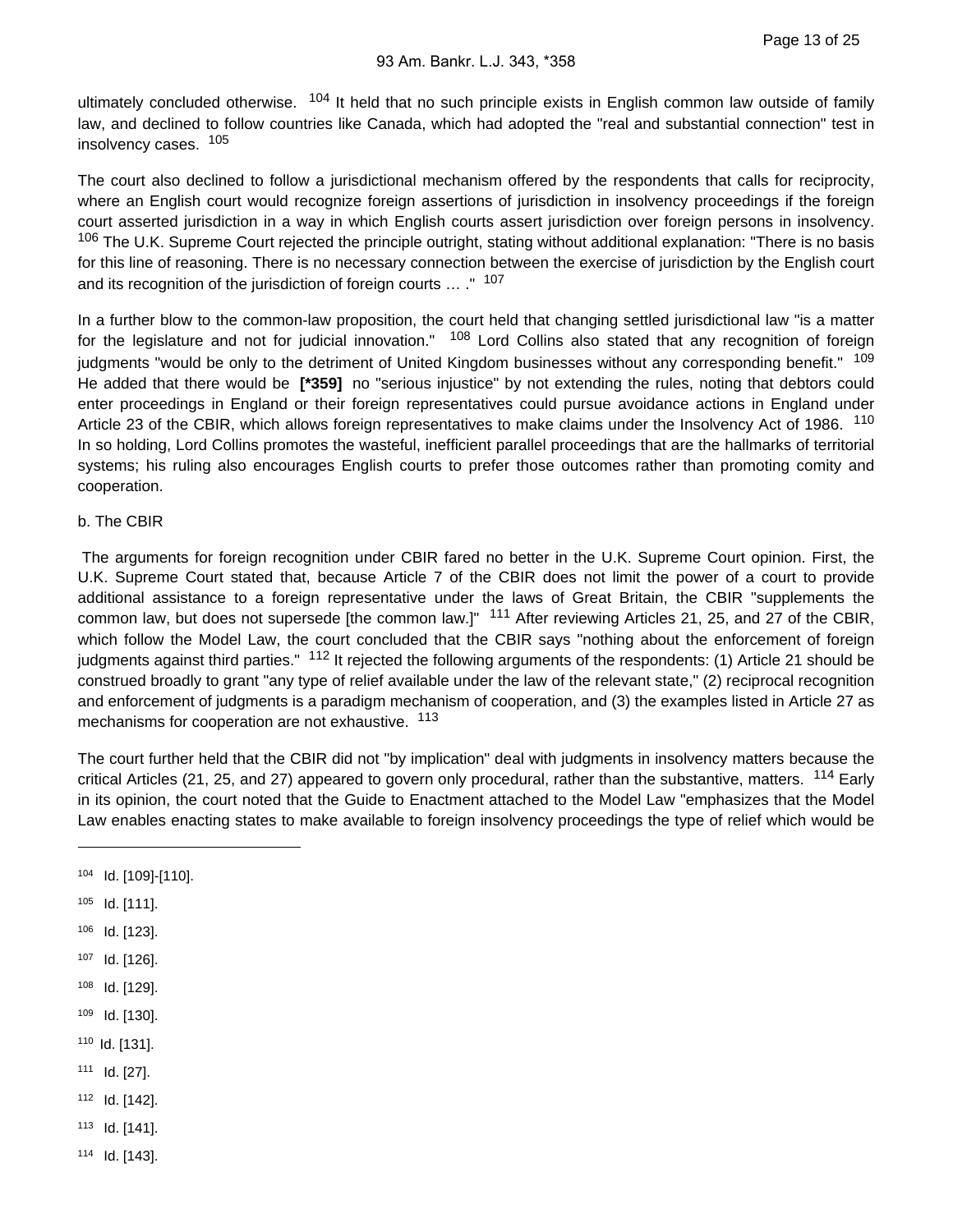Page 14 of 25

available in the case of a domestic insolvency;" but the court curiously never addressed why that alone was not sufficient to support an implied power to recognize a foreign judgment. <sup>115</sup> Finally, the court held that the cited cases recognizing foreign judgments in the United States "[did] not assist," because the American authorities applied jurisdictional procedures available under nonbankruptcy law. <sup>116</sup>

The holding in Rubin has far reaching impact on cross-border insolvency, **[\*360]** as the analysis can easily be applied to any substantive order or judgment from a recognized foreign proceeding, provided that the party against whom the judgment is sought did not submit to the foreign jurisdiction. This includes the discharge of debt governed by the Gibbs Principle, as a discharge granted against a creditor that did not participate in the foreign insolvency proceedings (i.e., submit to the foreign court's jurisdiction) can arguably be considered an in personam judgment against the creditor. <sup>117</sup> As a result, creditors are now incentivized to avoid foreign main proceedings, especially if they believe that the value they will receive is less than the nominal value of the debt they currently hold. In many cases, the creditor would gain more by allowing others to take a "haircut" and compromise in the foreign proceeding and then attempt to enforce its uncompromised rights under the old debt of the newly restructured company. In response, debtors will doubtless pursue parallel proceedings in England, enriching the professionals involved but diminishing value that would otherwise be available for other creditors and interested parties.

3. Fibria Celulose S/A v Pan Ocean Co. Ltd.

 The next ruling proceeding down the path of the Gibbs' Principle in England is Fibria Celulose S/A v Pan Ocean Co. Ltd. 118 In Pan Ocean, the Chancery Division of the English High Court of Justice well illustrates (1) the deleterious effects of the Rubin decision on cross-border proceedings, and (2) how English courts apply Gibbs today. Pan Ocean, a Korean shipping company [hereinafter "Company"] was undergoing an insolvency process known as a "rehabilitation" in Korea, which the English court recognized under the CBIR as a foreign main proceeding. <sup>119</sup> The Company had a favorable and profitable executory contract that it wished to assume with Fibria Celulose S/A [hereinafter "Fibria"], a Brazilian wood pulp producer. <sup>120</sup> The contract was governed by English law and contained an ipso facto clause that declared an insolvent party in default. <sup>121</sup> Ipso facto clauses are enforceable under English law, <sup>122</sup> but Korea considers them unenforceable if contained in an unperformed bilateral contract. <sup>123</sup>

Relying on English law, Fibria attempted to terminate the contract after the Company entered rehabilitation, but the Company resisted. It argued **[\*361]** that the ipso facto clause was unenforceable and that its rights in the contract were protected by the Korean insolvency court.  $124$  As a result, approximately two months after the Company's proceedings were recognized as a foreign main proceeding, Fibria petitioned the English court for permission to

- $120$  Id. [3].
- $121$  Id. [4], [9].
- $122$  Id. [13].
- 123 See id. [54].
- $124$  Id. [32], [36].

<sup>115</sup> Id. [28].

<sup>116</sup> **Id.** [144].

<sup>117</sup> See Bakhshiyeva ex rel. Int'l Bank of Azerbaijan v. Sberbank of Russia, [2018] EWHC 59 [46] (Ch) (noting that Gibbs does not apply to a creditor that submits to the foreign insolvency proceeding, but the scope of what constitutes "submission" is unclear).

<sup>118</sup> Fibria Celulose S/A v. Pan Ocean Co. Ltd. [2014] EWHC 2124.

 $119$  Id. [2].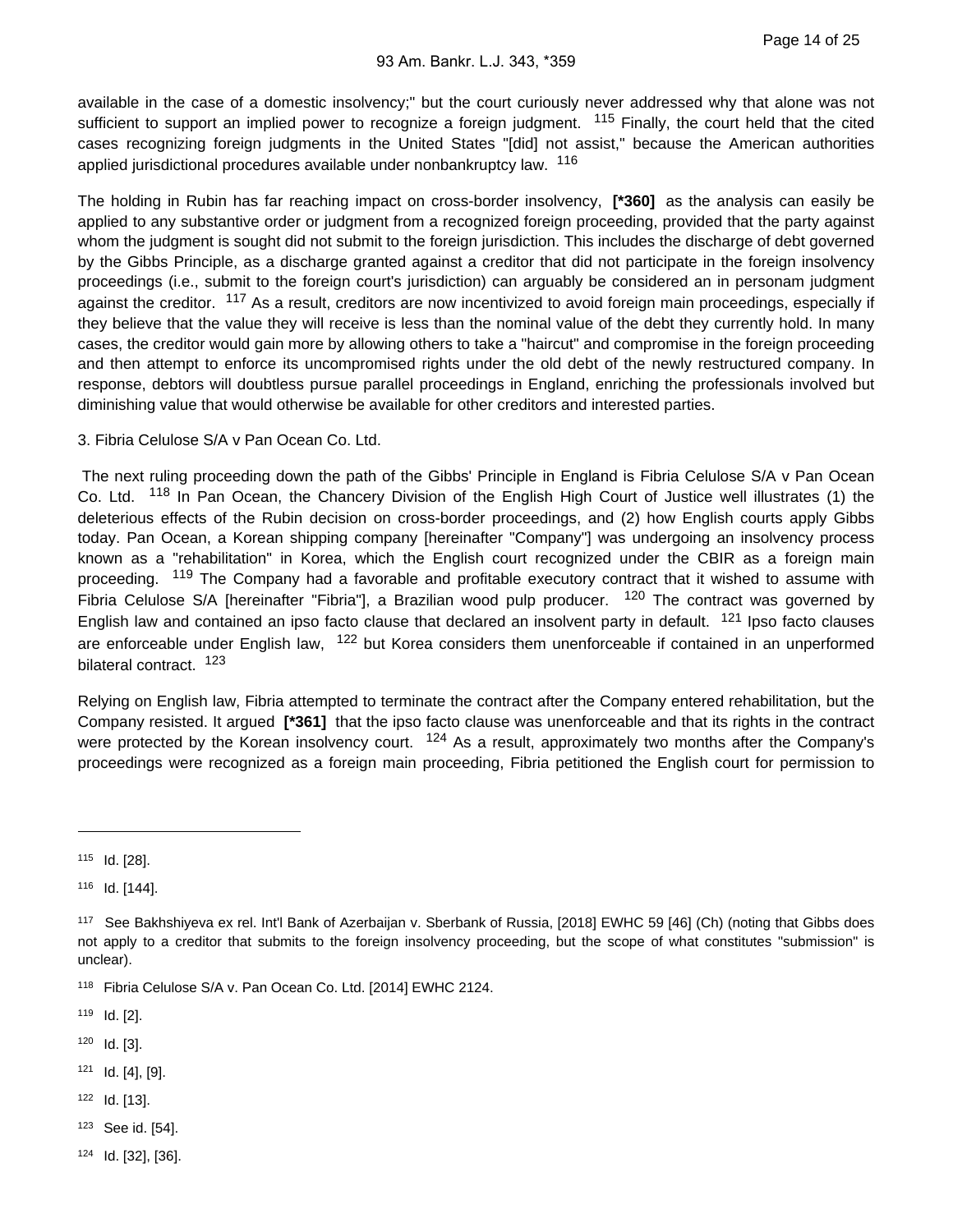commence an arbitration to seek declaratory relief terminating the contract. <sup>125</sup> In response, the Company's foreign representative asked the court for relief under Article 21 of the CBIR, enjoining Fibria from terminating the contract. <sup>126</sup> The Company urged the court to exercise its wide discretion to fashion "any [appropriate] relief" that it considered appropriate under Article 21; Fibria countered that Article 21 did not permit relief in accordance with Korean insolvency law. <sup>127</sup>

Fibria prevailed, and the court offered several reasons why it was unable to recognize the Korean court's determination that the Company's rights were protected. First, Justice Morgan expressed skepticism that the Model Law was entitled to the broad construction urged by the Company. <sup>128</sup> He noted that a judge, bounded only by his determination of appropriateness, could "do something which no system of law anywhere would allow." <sup>129</sup> He then reviewed the UNCITRAL working group reports and drafts of the Model Law, noting that at certain points in the drafting process the working group had included specific language in what is now Article 21 authorizing the recognizing court to grant relief "under the law of the state in which the foreign proceeding was opened." <sup>130</sup> Justice Morgan suggested that "it seemed improbable" that the working group intended to include the ability to fashion relief not available under English law within the term "any appropriate relief" if the specific language was added and subsequently removed. <sup>131</sup> Justice Morgan acknowledged two important shortcomings in his analysis. First, he noted removal of the working group's suggestion to add "under the conditions of the law of this State" following an objection; second, he conceded that the report he relied upon also "stated that the court should not be prevented from granting relief if that was found to be useful and fair… ." Nevertheless, he concluded that those observations could not bear the weight of the wide discretion sought. <sup>132</sup>

The court also considered American and Canadian cases interpreting the Model Law. Those decisions indicate courts have wide discretion in fashioning **[\*362]** relief, including relief unavailable under their own domestic insolvency laws. 133 His discussion included the Fifth Circuit's opposing view of the Model Law drafters' intent in Article 21. In In Re Condor Insurance Co Ltd., the Fifth Circuit held that Article 21 intentionally left open this question in deference to the objections made by those supporting a broader interpretation, including the United States. <sup>134</sup> Justice Morgan distinguished his view by noting that the Fifth Circuit did not include, as he did, a discussion of the final working papers made by the drafters, and that the courts in the United States had a history of fashioning such judgments under Section 304 of the former Bankruptcy Code, which allowed for a broader understanding of the subject phrase "any appropriate relief." <sup>135</sup> Furthermore, he stated that, although Article 8 of the CBIR calls for uniformity in applying the Model Law, he believed that the United States' history under Section 304 in the former Bankruptcy Code necessarily created a different Model Law environment than that which existed in Great Britain. <sup>136</sup> Justice Morgan did not discuss why Canadian courts could adopt an interpretation of Article 21 similar to that of the United States but English courts could not. 137

- 126 Id. [39].
- 127 Id. [57]-[58].
- 128 Id. [79].
- 129 Id. [80].
- $130$  Id. [83].
- 131 **Id.** [87].
- 132 Id. [85]-[87].
- 133 Id. [95]-[101].

134 Id. [97]-[98]; [In re Condor Ins. Ltd., 601 F.3d 319, 327 \(5th Cir. 2010\).](https://advance.lexis.com/api/document?collection=cases&id=urn:contentItem:7Y1X-F0G0-YB0V-H04K-00000-00&context=)

135 Pan Ocean, [2014] EWHC 2124 (Ch) [106].

 $125$  Id. [38].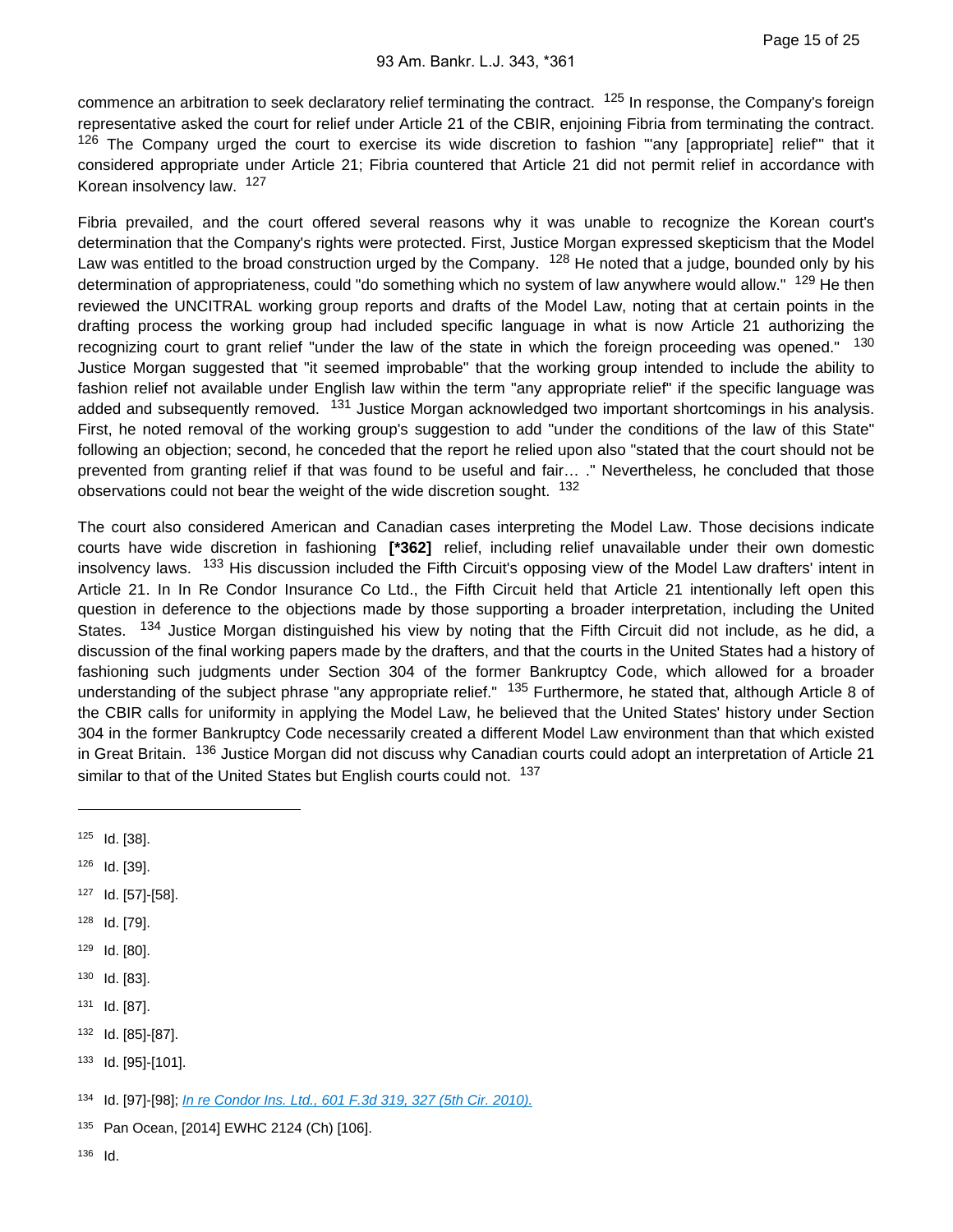The court also relied on Rubin in support of its ruling. <sup>138</sup> Specifically, Justice Morgan quoted key holdings from that decision, including: "the CBIR … says nothing about the enforcement of foreign judgments[,]" and "there is nothing to suggest that [Articles 21, 25, and 27] apply to recognition and enforcement of foreign judgments ... ." 139 Justice Morgan noted that Rubin instructed courts to interpret Article 21 as procedural, necessarily implying the unavailability of authority to alter substantive rights, thereby fortifying his narrow interpretation of Article 21. <sup>140</sup> Finally, the court addressed Article 6, which allows courts to refrain from action prescribed by the Model Law if that action is "manifestly contrary to public policy."  $141$  The court noted that this provision applied to the entire CBIR, not just Article 21. As a result, the court held that this Article 6 clause did not create the inference that courts can grant relief or recognize judgments that are unavailable under domestic law simply because any relief granted under domestic law must promote **[\*363]** the public policy of the recognizing court's domestic law. <sup>142</sup>

Applied broadly, the effect of Pan Ocean is that any foreign insolvency ruling from outside the European Union that provides for relief unavailable under English law will not be enforceable in England. This ruling amplifies the reach of the Gibbs Principle, as is seen in the following case.

#### 4. International Bank of Azerbaijan

 In International Bank of Azerbaijan [hereinafter "IBA"], one readily appreciates how the principles espoused in Rubin and Pan Ocean (1) inform the present interpretation of Gibbs, and (2) derail progress toward adoption of universalist principles. The International Bank of Azerbaijan [hereinafter "IBA"] is the largest commercial bank in Azerbaijan and its largest creditor is the government of Azerbaijan. <sup>143</sup> IBA experienced financial distress and commenced a restructuring proceeding in Azerbaijan in early May 2017. <sup>144</sup> IBA's foreign representative petitioned an English court to recognize the Azeri proceeding as the "foreign main proceeding" under the CBIR and it was so recognized on June 6, 2017, <sup>145</sup>

IBA expeditiously produced a proposed plan on July 18, 2017. <sup>146</sup> The plan was approved by 99.7% of voting creditors, who held 93.9% of the bank's total indebtedness. <sup>147</sup> Two creditors, Sberbank and certain Franklin Templeton funds (represented by Citibank as trustee), chose not to vote on the Azeri restructuring or attend "in any way ... the meeting in Azerbaijan to approve the plan."  $148$  Sberbank held a \$ 20,000,000 term loan facility  $149$  and Citibank, as noted was the indenture trustee for \$ 500,000,000 in notes, of which Franklin Templeton owned \$

140 Id. [111].

 $141$  Id. [103]-[104] (quoting Model Law, supra note 1, at 5).

 $142$  Id.

 $144$  Id. [5].

 $145$  Id.

146 **Id. [8].** 

147 **Id.** [36].

148 **Id.** [11].

149 Id. [10].

<sup>137</sup> Id. (discussing In re Hartford Computer Hardware Inc., 2012 ONSC 964 para. 14 (Can.) (Ontario Superior Court of Justice stating "A significant factor to take into account is that the Final DIP Facility Order was granted by the U.S. Court. In these circumstances, I see no basis for this court to second guess the decision of the U.S. Court.").

<sup>138</sup> Pan Ocean [2014] EWHC 2124 (Ch) [90].

<sup>139</sup> **Id.** 

<sup>143</sup> Bakhshiyeva ex rel. Int'l Bank of Azerbaijan v. Sberbank of Russia [2018] EWCA (Ch) 59 [4].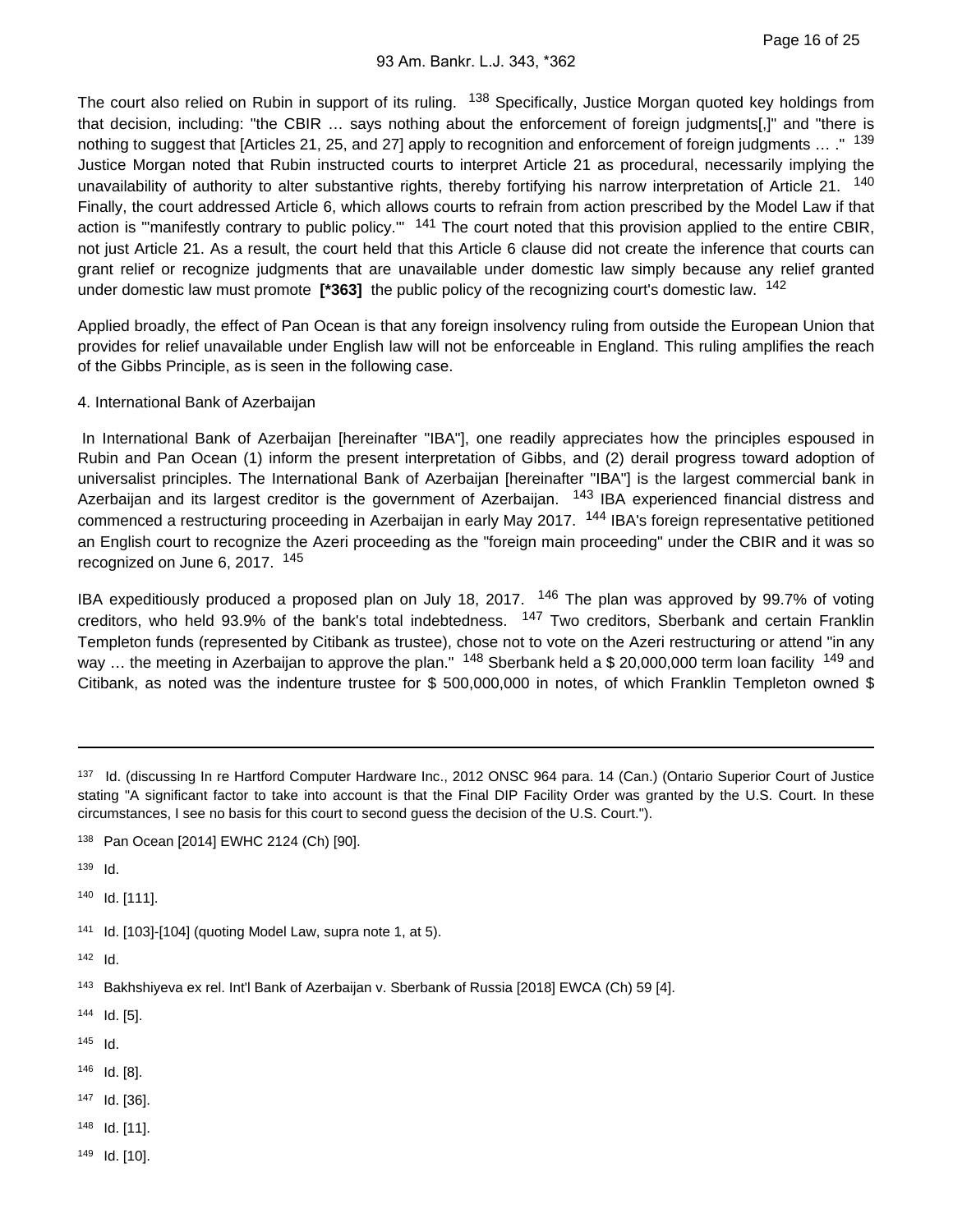154,700,000. <sup>150</sup> Both the facility and the notes "expressly stated that they are governed by English law." <sup>151</sup> Fearing that the two creditors would cite Gibbs and move to enforce their contractual rights when the Azeri proceeding terminated, IBA's foreign representative moved to permanently prolong the moratorium on claims in England. <sup>152</sup>

Given the rulings in Rubin and Pan Ocean, IBA's foreign representative had limited means with which to enforce the discharge. IBA could not request that the discharge be enforced directly, because enforcement was unavailable  **[\*364]** under English law (as required by Pan Ocean). 153 Furthermore, the relief sought under the Model Law had to be procedural in nature and ideally tied to an express provision. As a result, the foreign representative initially conceded that the debts in question had not been discharged and the plan confirmation order could not be directly enforced under the CBIR. <sup>154</sup> (Although he did reserve the right to argue otherwise on appeal.) Given these constraints, the foreign representative sought multiple forms of relief: (1) an indefinite stay granted under Articles 20, 21(a), or both, (2) a discretionary stay lift upon motion by an interested party, and (3) a ruling that the stay should not be lifted in favor of Sberbank and Franklin Templeton as they sought to achieve a better return than the Company's other creditors under a confirmed restructuring plan in the Debtor's COMI. <sup>155</sup>

The court relied heavily on Rubin and Pan Ocean in denying IBA's request. Justice Hildyard noted that both cases agree that the Model Law may not alter substantive rights, stating "there is … no doubt that [a] foreign insolvency, even one recognized formally … is not of itself a gateway for the application of foreign insolvency laws or rules or for giving them 'overriding effect' over ordinary principles of English contract law." <sup>156</sup> The court held that the practical effect of the requested relief was to deny a substantive right permanently, a result far beyond "procedural." <sup>157</sup> Furthermore, the court stated that relief granted under the Model Law for restructurings was necessarily temporary in nature. <sup>158</sup> Thus, owing to the transitory nature of the relief available via the CBIR, and the vitality of Gibbs, Justice Hildyard unashamedly counseled debtors who seek to discharge debts arising under English law to commence parallel proceedings in England. <sup>159</sup> His statements abundantly illustrate that English courts robustly, and regrettably, defy the principles of universalism that underlie the Model Law.

The English Court of Appeal affirmed Justice Hildyard's ruling. <sup>160</sup> The Court of Appeal largely adopted Justice Hildyard's analysis, specially emphasizing several troubling aspects of the original ruling. Like Justice Hildyard, the panel held that IBA should have pursued parallel proceedings in England. <sup>161</sup> The Court of Appeal paid no heed to the fees and costs borne by **[\*365]** all stakeholders when debtors pursue parallel proceedings and it went further, postulating that "IBA's real reasons for not promulgating [parallel proceedings] probably had more to do with the need  $\ldots$  to offer [English law creditors] terms which they would be prepared to accept."  $162$ 

- 155 See id. [19].
- 156 **Id.** [57].
- 157 Id. [142].
- 158 **Id.** [153].
- $159$  Id. [158(5)].

161 **Id.** [88].

 $150$  Id.  $[38(2)]$ .

<sup>151</sup> **Id.** [10].

 $152$  Id. [13].

<sup>&</sup>lt;sup>153</sup> See Fibria Celulose S/A v. Pan Ocean Co. Ltd. [2014] EWHC 2124 [106].

<sup>154</sup> Bakhshiyeva ex rel. Int'l Bank of Azerbaijan v. Sberbank of Russia [2018] EWCA (Ch) 59 [16]-[17].

<sup>160</sup> Bakhshiyeva ex rel. Int'l Bank of Azerbaijan v. Sberbank of Russia [2018] EWCA (Civ) 2802 [95] (appeal taken from Eng.) [hereinafter "IBA II"].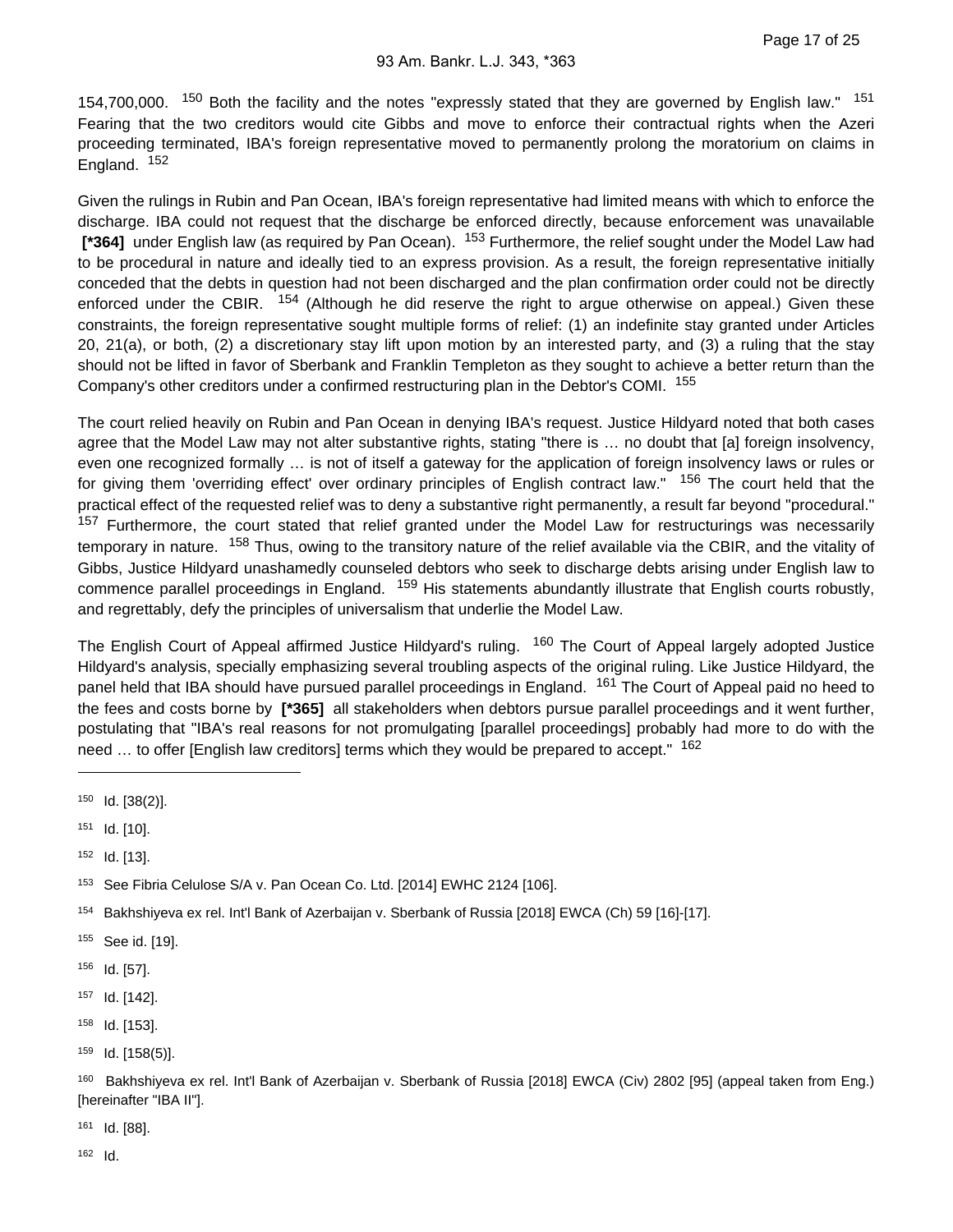The Court of Appeal went on to state that Article 21 of the Model Law is "procedural in nature, with the main object of providing a temporary 'breathing space' ... ." <sup>163</sup> Furthermore, it held that "once the foreign proceeding has come to an end … there is no scope for further orders in support of the foreign proceeding to be made, and any relief previously granted under the Model Law should terminate." <sup>164</sup> Remarkably, the Court of Appeal anchored its ruling in the view that the drafters of the Model Law did not intend for their opus of universalist principles to give full force and effect to reorganization proceedings in the debtors' home country. The panel appears to have concluded that, if a debtor has sufficient funds to reorganize rather than liquidate, it has sufficient funds to pursue parallel proceedings globally. <sup>165</sup> In true territorial fashion, the ruling misguidedly focused on the dividends to be reaped by English creditors without any nod whatsoever to the costs and inefficiencies visited upon their non-English counterparts. <sup>166</sup>

### B. Summary of Gibbs Today

 To recap, the Gibbs Principle will retain its vitality for the foreseeable future. The one possible crack in this wall was espoused by Justice Teare in Bakrie, where he upheld the Gibbs Principle but invited appeal to a higher court. <sup>167</sup> He noted that the common-law principles endorsing modified universalism described by Lord Hoffman in Cambridge Gas and McGrath presented a reasonable foundation for overruling Gibbs. <sup>168</sup> But in Rubin, the U.K. Supreme Court criticized Lord Hoffman's holdings, stating that the principle of modified universalism did not exist at common law. <sup>169</sup> Furthermore, the Supreme Court narrowly interpreted the Model Law, noting it was procedural in nature and did not contain explicit or implicit authority to alter substantive rights. <sup>170</sup> Pan Ocean extended the reasoning in Rubin, further holding that English courts could not fashion relief under the Model Law if **[\*366]** that relief was unavailable under English law. <sup>171</sup> As illustrated by IBA, it is nearly impossible to attack Gibbs using either the Model Law or the common law.

### C. Criticism of Gibbs

 A prominent criticism of the Gibbs Principle is that it hews too neatly with contract law in an insolvency setting, without appropriately adapting for the realities of insolvency proceedings. As noted, in Gibbs, the court applied contract law to conclude that only an English court could discharge debt governed by English law, as the parties made that feature (i.e., their choice of law) part of their bargain.

In an insolvency setting, however, courts discharge debts "not because the parties have agreed … but because of the policy reasons undergirding a bankruptcy discharge." <sup>172</sup> Look Chan Ho pressed that argument further, noting that once bankruptcy proceedings have been filed, a creditor no longer bargains bilaterally with the bankrupt, but rather "the real contest is between the contractual counterparty and the bankrupt's other creditors." <sup>173</sup> Therefore, the English courts' continued adherenceto the Gibbs Principle defies logic and ignores the economic reality of

- 171 Fibria Celulose S/A v. Pan Ocean Co. Ltd. [2014] EWHC 2124 [104].
- 172 Ramesh, supra note 63, at 49.
- 173 Look Chan Ho, Cross-Border Insolvency: Principles and Practice 4-096 to 4-107 (2016).

<sup>163</sup> Id. [89].

<sup>164</sup> Id. [97].

<sup>165</sup> Id. [93].

<sup>166</sup> Id. [87].

<sup>167</sup> Glob. Distressed Alpha Fund 1 Ltd. P'ship v. PT Bakrie Investindo [2011] EWCA (Comm) 256 [16] (Eng.).

<sup>168</sup> Id. [16]-[20].

<sup>169</sup> Rubin v. Eurofinance, S.A., [2012] UKSC 46 [132], [2013] 1 AC 236 (appeal taken from Eng.).

<sup>170</sup> Id. at [141]-[143].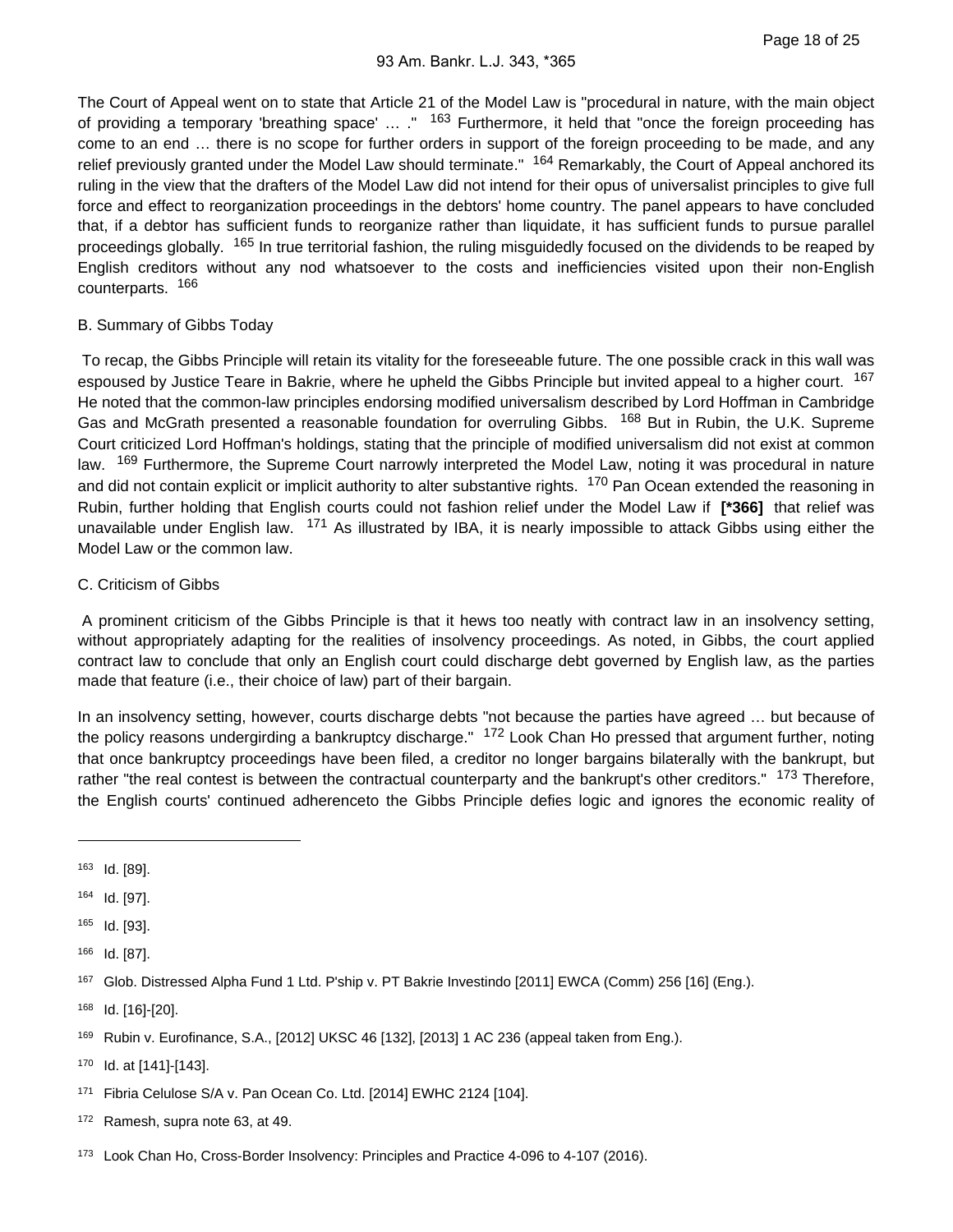insolvency proceedings. More importantly, the courts' reluctance to modify certain contractual rights when companies are in the midst of insolvency proceedings destroys economic and social value; that reluctance makes restructuring more complicated and inefficient.

Furthermore, domestic bankruptcy law and the Model Law necessarily disrupt or alter the bargains struck by affected parties and remove their autonomy to behave as they would under contract. <sup>174</sup> For example, in England, a scheme of arrangement can bind creditors that do not assent to a change in their contract if the requisite majority of similarly situated creditors endorse the scheme. Those non-assenting creditors' rights are altered without their consent. Other jurisdictions like the United States go further, where restructuring plans can be imposed upon an entire class of nonconsenting creditors, provided certain conditions are met. <sup>175</sup> Both systems illustrate that insolvency demands a relaxation of strict contractual principles, and something as fundamental as a discharge should be no different.

Beyond an overreliance on contractual principles, the Gibbs Principle has **[\*367]** an aroma of hypocrisy. As discussed by Justice Hildyard in IBA, an oft-repeated criticism of Gibbs is:

 Even outside the context of insolvency, such as English schemes of arrangement under Part 26 of the Companies Act 2006, [England] expects other countries to recognize and give effect to the discharge and alteration of contractual terms by dint of an order of the English court even where foreign law applies to them. <sup>176</sup>

 This flies in the face of the principle of comity espoused by the Model Law, enough so that Professor Fletcher has said "the Gibbs doctrine belongs to an age of Anglocentric reasoning which should be consigned to history." <sup>177</sup>

The Rubin court dismissed this criticism out of hand, stating, "There is no basis for this line of reasoning. There is no necessary connection between the exercise of jurisdiction by the English court and its recognition of the jurisdiction of foreign courts ... ." <sup>178</sup> The Supreme Court's reasoning elevates territorialism over comity and universalism. The court admitted as much in IBA. There, when addressing the assertion that Gibbs subverts modified universalism and the Model Law by requiring parallel English proceedings to discharge English debts, the court stated that Gibbs is "one of the protections which a creditor has by virtue of the selection of English Law to govern its debts." <sup>179</sup>

Gibbs is also in tension with other English insolvency laws. For example, English common law permits assets in England to be transferred first to a debtor's home country and then to a third party, like a trustee, in the event of an insolvency proceeding. However, that same debtor's English-law debts cannot be discharged in his home country. As a result, the English common law allows for an absurd result: a debtor with no assets in England with which to satisfy the undischarged English liability. <sup>180</sup> Rather than tolerating this obvious non-sequitur, English courts should abandon Gibbs.

Last, Rubin and Pan Ocean fundamentally misinterpret the Model Law. Mark Phillips, QC, a barrister of high rank, has described several of these errors, including the overlook of the drafters' decision to craft Article 21 with language that mirrored [Section 304 of the Bankruptcy Code](https://advance.lexis.com/api/document?collection=statutes-legislation&id=urn:contentItem:8S8T-0CK2-8T6X-73H3-00000-00&context=), which preceded the adoption of title 15 of that

<sup>174</sup> See, e.g., Model Law, supra note 1, art. 21 (allowing a stay of proceedings); Ho, supra note 173, at paras. 4-096 to 4-107 (discussing party autonomy in insolvency); Ramesh, supra note 63, at 49 (noting that pre-insolvency agreements are only valid to the point of infringing upon the underlying policy supporting insolvency).

<sup>&</sup>lt;sup>175</sup> See supra text and accompanying notes 37-41.

<sup>176</sup> Bakhshiyeva ex rel. Int'l Bank of Azerbaijan v. Sberbank of Russia [2018] EWCA (Ch) 59 [50].

<sup>177</sup> Fletcher, supra note 8, P2.71.

<sup>178</sup> Rubin v. Eurofinance, S.A., [2012] UKSC 46 [125], [2013] 1 AC 236 (appeal taken from Eng.).

<sup>179</sup> Bakhshiyeva ex rel. Int'l Bank of Azerbaijan v. Sberbank of Russia [2018] EWCA (Ch) 59 [1158(5)].

<sup>180</sup> Id. [71].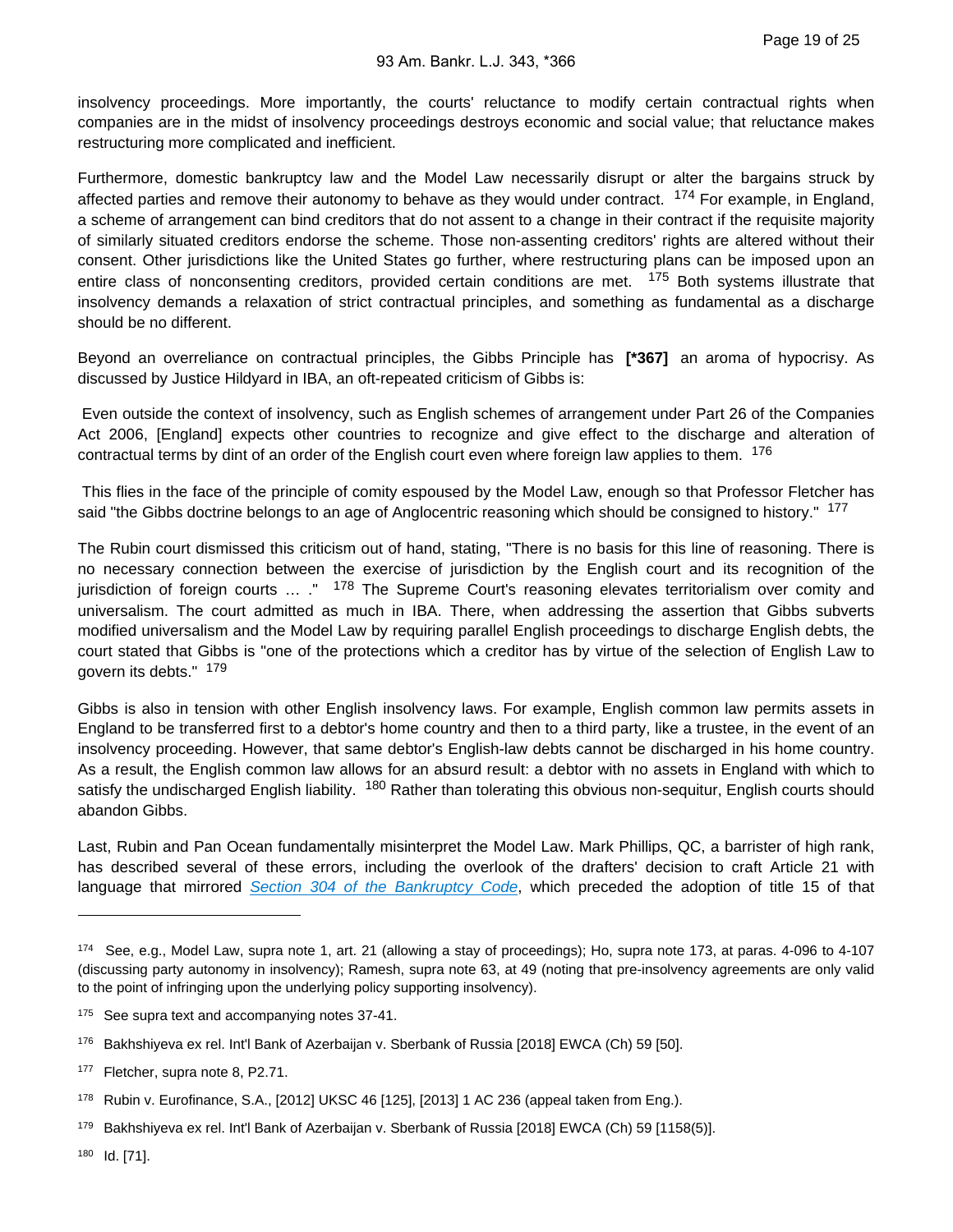insolvency law. The drafters' adoption of that interpretation by United States courts permitted tribunals to **[\*368]**  "'broadly mould appropriate relief in near blank check fashion.'" 181

Furthermore, he contends that the English courts do not understand the procedure by which they should examine whether relief should be granted, which entails an assessment of the conditions stipulated in Article 6 (whether the relief sought is manifestly contrary to public policy), Article 21 (whether the relief sought protects the assets or interests of the debtor or creditor), and Article 22 (whether all interested parties' rights are adequately protected). 182 This interpretation, followed by United States and Canadian courts, removes the insurmountable hurdles that the English courts have added that make it nearly impossible to enforce a foreign ruling, namely, (1) whether the relief sought is substantive or procedural, and (2) whether the relief sought is valid under English law. <sup>183</sup> Had the IBA court assessed the three questions noted in Articles 6, 21, and 22, rather than relying upon the Rubin and Pan Ocean misinterpretations, the court could have readily enforced the Azeri discharge.

Mr. Phillips also correctly notes that English courts have neglected Article 8 of the Model Law and the stated desire of Parliament to "promote uniformity in application [of the Model Law]." <sup>184</sup> He contends that by discounting and shunning thelegally persuasive American and Canadian interpretations of the Model Law, the English courts have stunted progress towards a rational, harmonized system of cross-border insolvency. <sup>185</sup> I would go one step further than Mr. Phillips, as I believe that the English courts' interpretations have actually reversed progress, inasmuch as the rules under current interpretation encourage parallel proceedings that had previously been on the decline. Rather than a harmonious global system, English courts are adding disuniformity, complexity, and cost.

### [IV](https://advance.lexis.com/api/document?collection=statutes-legislation&id=urn:contentItem:8T9R-T3H2-D6RV-H37G-00000-00&context=). THE PRACTICAL EFFECTS OF THE ENGLISH INTERPRETATION OF THE MODEL LAW AND GIBBS

 These English decisions have had a profound impact on the practice of cross-border insolvency law. They create both perverse incentives and unjust outcomes. As both Justice Hildyard and Lord Justice Henderson noted in IBA and IBA II, entities looking to alter substantive rights and enforce those alterations in England should either pursue parallel proceedings or reorganize **[\*369]** in England. 186 Requiring any company with debt arising under English law to reorganize in one of the world's most expensive jurisdictions creates unnecessary inefficiency, makes restructuring more difficult to execute, and may be detrimental to the combined interests of creditors. As we have seen in the past, certain aspects of English law, such as honoring ipso facto clauses, can reduce the debtor's overall value, which then reduces the value available to the entire pool of creditors. <sup>187</sup>

Further, these English rulings disincentivize creditors from participating in bankruptcy proceedings outside of England because courts may view their participation as submission to the foreign jurisdiction. This is especially true because the cases provide little guidance regarding what actions would amount to "submission" to the foreign court's jurisdiction. In Rubin, the U.K. Supreme Court held that the appellant-transferee did not submit to New York jurisdiction even though it had filed a notice of appearance in the primary chapter 11 proceedings, reasoning that the appellant did not appear in the relevant adversary proceedings regarding the fraudulent conveyance that

- $184$  Id. at 5.
- $185$  Id.

<sup>181</sup> Mark Phillips, International Insolvency at a Crossroads..., South Square Digest 3 (Nov. 2014) [hereinafter Phillips, Crossroads] (emphasis added) (quoting [In re Culmer, 25 B.R. 621, 624 \(Bankr. S.D.N.Y. 1982\)\).](https://advance.lexis.com/api/document?collection=cases&id=urn:contentItem:3S4V-R2N0-0039-K4F4-00000-00&context=)

 $182$  Id. at 4.

 $183$  Id.

<sup>186</sup> Bakhshiyeva ex rel. Int'l Bank of Azerbaijan v. Sberbank of Russia [2018] EWCA (Ch) 59 [158(5)]; Bakhshiyeva ex rel. Int'l Bank of Azerbaijan v. Sberbank of Russia [2018] EWCA (Civ) 2802 [88].

<sup>187</sup> See, e.g., Fibria Celulose S/A v. Pan Ocean Co. Ltd. [2014] EWHC 2124 (denying Korean debtor's requested relief designed to maintain a profitable executory contract under Korean law).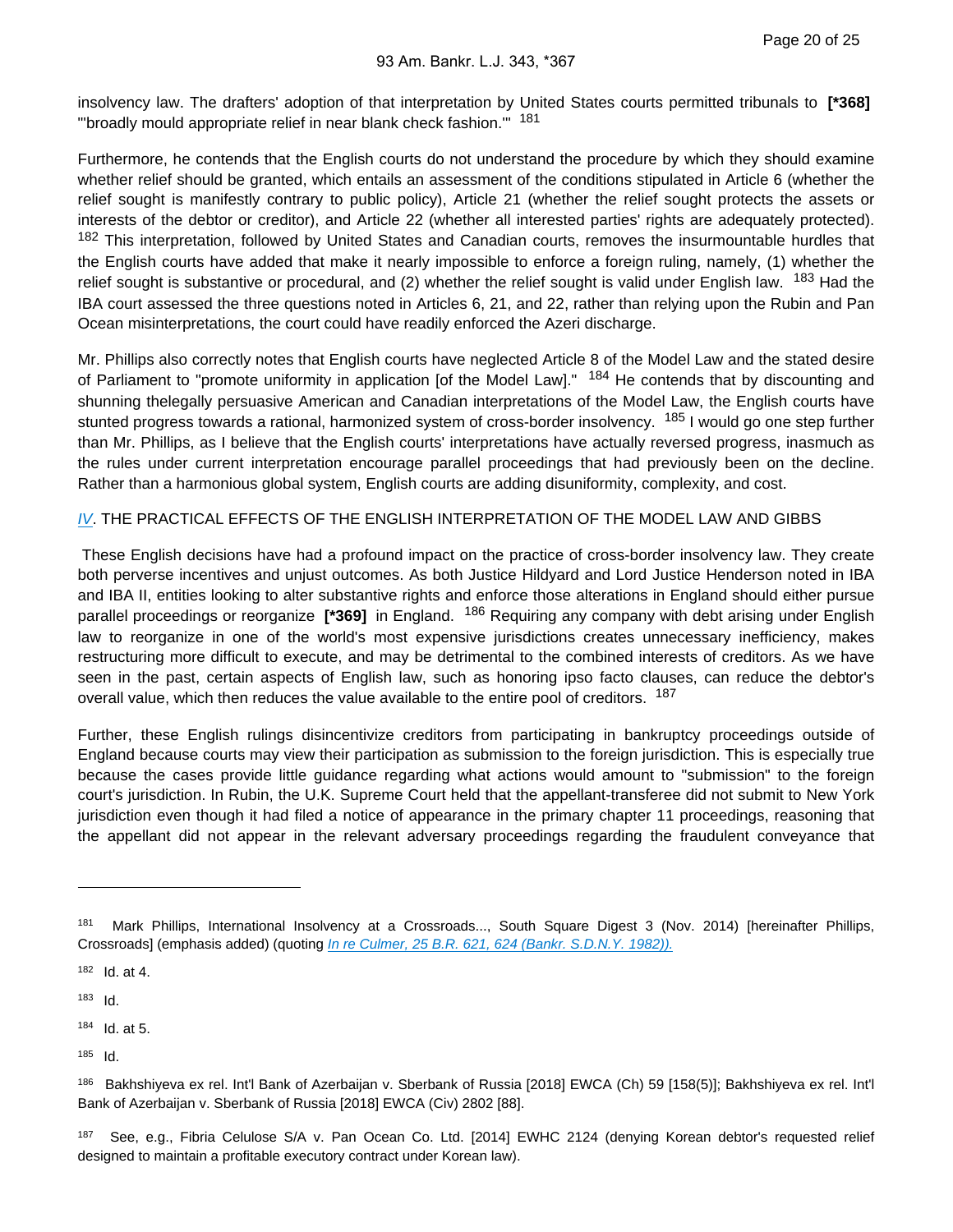resulted in the default judgment. <sup>188</sup> In Bakrie, the court held that the debtor pursuing discharge was obliged to prove that the creditor had participated, but did not describe what would constitute "participation," only that the debtor had presented no evidence and attempted to place the burden instead on the creditor. <sup>189</sup> IBA is equally unhelpful. There, the court noted an exception exists when a party participates, but failed to define participation. <sup>190</sup> The opinion noted that the banks seeking to enforce their rights under Gibbs neither voted nor attended the creditor meeting, but the opinion does not discuss whether the banks actively engaged in negotiations with the debtor.

Given the lack of clarity regarding what constitutes "participation," creditors attempting to assert their claims under Gibbs will avoid the slightest indication they submitted to a jurisdiction (i.e., appeared in that jurisdiction or voted in insolvency proceedings). However, it is highly unlikely that courts will consider negotiations as 'submission to the jurisdiction,' so creditors have a mechanism to assess whether the company will emerge from restructuring with or without the creditor's support. If a creditor is reasonably certain that the company will emerge without the creditor's vote or support, the creditor can utilize Sberbank and Franklin Templeton's tactics in IBA. **[\*370]** The creditor would not vote or appear in the foreign proceedings, especially if the plan calls for the creditor to receive something less than its full return under the terms of its pre-bankruptcy contract. Instead, the profit-maximizing creditor will move to enforce its full pre-bankruptcy rights under Gibbs. The creditors deploying this strategy become successful rent-seekers, ensuring that their windfall profits will come at the expense of other stakeholders. A debtor may only avoid this windfall by spending time and resources filing a complicated, concurrent English proceeding. <sup>191</sup>

Finally, these cases encourage speculators to make rent-seeking investments. Bakrie is a case in point. In Bakrie, a hedge fund secured a generous windfall by using Gibbs to enforce a guaranty that the debtor had long considered discharged. <sup>192</sup> Remarkably, the court held that, even if the holder of the note at the time of the restructuring had participated in the process, any subsequent purchasers of the English debt would not have participated. Thus, the new purchasers could still take advantage of the rights afforded by Gibbs. <sup>193</sup> Armed with this holding and the English courts' belief that the CBIR does not allow recognition of foreign discharge, investors will mine for the discounted English debt of troubled companies in the process of reorganizing or, alternatively, English-lawgoverned debt considered discharged but still in circulation with the express purpose of asserting rights under Gibbs. Here, the investors solely seek to achieve returns by enforcing the Gibbs Principle, not because they believe the debtor itself is undervalued or because they envision their investment unlockingadditional economic value that increases the value of the debtor. Instead, the investments destroy overall value as each action to enforce Gibbs compels the debtor to incur significant legal expense to fight the claim. These costs are borne by other creditors and stakeholders. The resulting inequity is compounded by the fact that participating creditors likely took "haircuts" to effectuate the restructuring.

#### A. The Global Response to Gibbs

 The Gibbs Principle and the English case law fueling its current interpretation has faced considerable criticism from government delegations, courts, academics, and practitioners. In the past, several common law countries had followed the Gibbs Principle, but many have recently overturned the rule, noting its toxic effect on cross-border insolvency cases. For example, in determining whether to approve a scheme, the Supreme Court of Western Australia faced the question of whether it had the power to discharge debts governed by New York law. <sup>194</sup> The

<sup>188</sup> Rubin v. Eurofinance, S.A. [2012] UKSC 46 [63], [2013] 1 AC 236 (appeal taken from Eng.).

<sup>189</sup> Glob. Distressed Alpha Fund 1 Ltd. P'ship v. PT Bakrie Investindo [2011] EWCA (Comm) 256 [31-32].

<sup>190</sup> Bakhshiyeva ex rel. Int'l Bank of Azerbaijan v. Sberbank of Russia [2018] EWCA (Ch) 59 [46].

 $191$  Id. [158(5)].

<sup>192</sup> Glob. Distressed Alpha Fund 1 Ltd. P'ship v. PT Bakrie Investindo [2011] EWCA (Comm) 256.

<sup>193</sup> **Id.** [31].

<sup>194</sup> In re Bulong Nickel Proprietary Ltd. (2002) 26 WAR 466, [2002] WASC 126 P 2 (Austl.).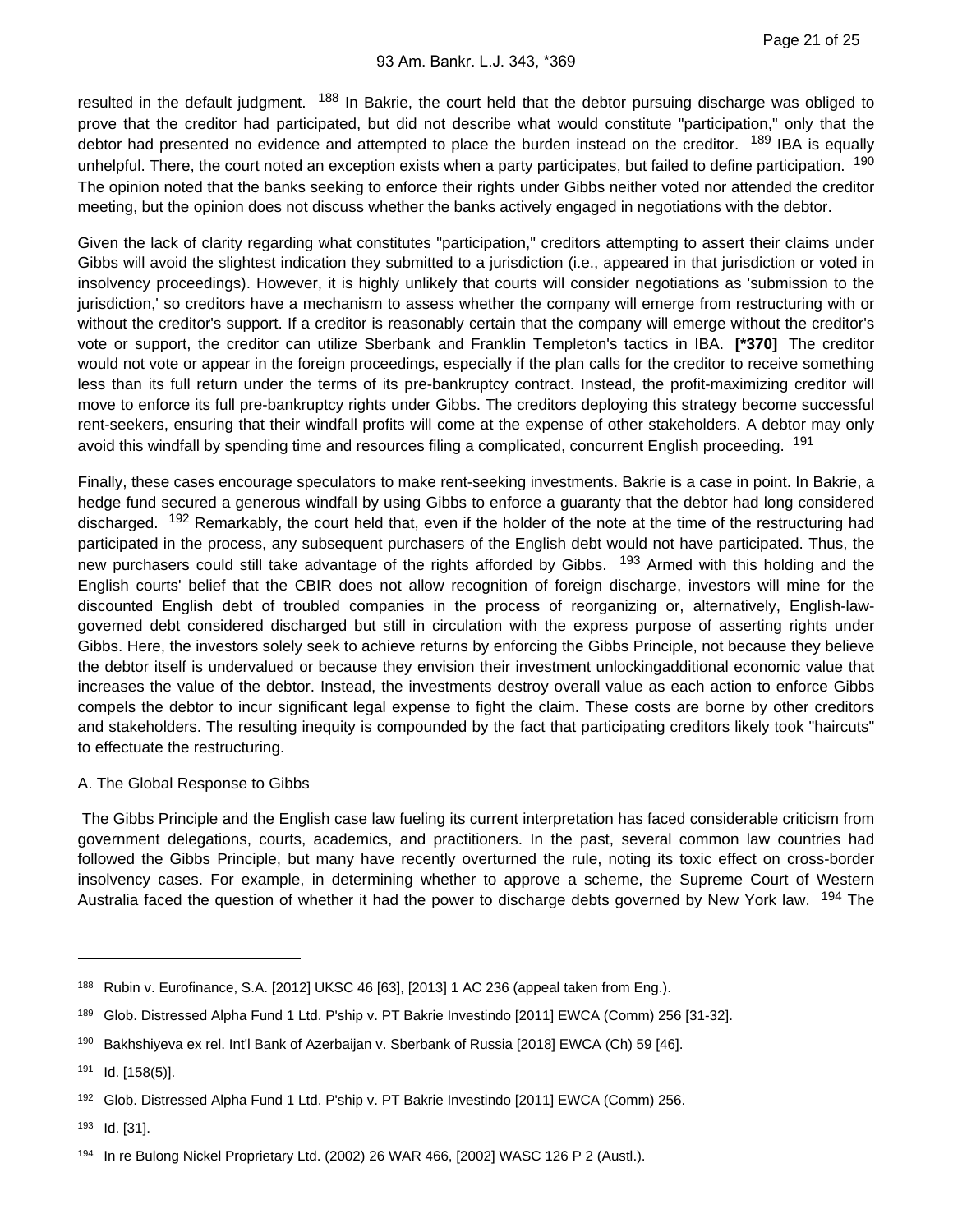court held that the Gibbs Principle, as **[\*371]** described in an authoritative treatise, 195 was inapposite and that "different rules apply" to schemes or other rehabilitative insolvency proceedings. <sup>196</sup> The court endorsed universalist principles, noting that insolvency demanded collective action, and held that "once the jurisdiction is established the consequences of the insolvency … will govern the rights, obligations and property of the insolvent debtor wherever situate." <sup>197</sup> Finally, the court also noted that the collective, universal approach not only is best for the debtor and all of its creditors, but also "the community in which [the debtor] has been conducting business … ." 198

Singapore similarly rejected the principle in Pacific Andes Resources Development Ltd., where creditors argued that the Singaporean court could not assert jurisdiction over their claims because the contracts in question were governed by Hong Kong law. <sup>199</sup> The court reviewed extensive academic arguments against the Gibbs Principle and endorsed Professor Ian Fletcher's view to wit:

 If one of the parties to the contract is the subject of insolvency proceedings in a jurisdiction with which he has an established connection based on residence or ties of business, it should be recognized that the possibility of such proceedings must enter intothe parties' reasonable expectations in entering their relationship, and as such may furnish a ground for the discharge to take effect under the applicable law."  $200$ 

 Professor Fletcher's observation seems especially apropos today, given the increasing number of countries that have adopted the Model Law. However, the recent English rulings in Rubin, Pan Ocean, and IBA support the Gibbs Principle. These rulings arguably provide creditors with debt subject to English law the foundation upon which to assert that they reasonably expect that only English courts can discharge such debt.

The U.K. Supreme Court's ruling in Rubin created enough of an uproar within the international insolvency community that UNCITRAL convened a working group to address the issue of foreign recognition of insolvency judgments. 201 That working group has since presented a final draft to the **[\*372]** General Assembly, which then promulgated the 2018 Model Law. <sup>202</sup> In forming the working group, UNCITRAL recognized that if courts followed the English interpretation of the Model Law and adopted the position that neither Article 7 nor Article 21 authorized recognition of foreign judgments, it would have a "chilling effect" on additional countries adopting the Model Law. 203

198 **Id. P 15.** 

199 Pacific Andes Res. Dev Ltd., [2016] SGHC 210 [46] (Sing.).

<sup>200</sup> Id. [48] (quoting FLETCHER, supra note 8, P 2.129); see also Fletcher, supra note 8, P 2.127.

201 See United Nations Commission on International Trade Law, Recognition and Enforcement of Insolvency-Related Judgments: Draft Guide to Enactment of the Model Law, 2 n.1 (2018) [hereinafter in notes "Draft Guide"] (noting that the working group was formed in response to Rubin). The Draft Guide "provides guidance on application and interpretation of the [2018 Model Law] on recognition and enforcement of insolvency-related judgments … ." Id. at 2.

<sup>202</sup> See 2018 Model Law, supra note 36.

<sup>203</sup> The phrase appeared in the 2017 version of the Draft Guide but was omitted in the current version published in 2018. Nevertheless, the 2018 version of the Draft Guide leaves no doubt respecting the undesirable effects of the troublesome line of English jurisprudence. See Draft Guide, supra note 201, at 21.

<sup>195</sup> Collins, Conflict of Laws, supra note 63.

<sup>196</sup> In re Bulong Nickel Proprietary Ltd. (2002) 26 WAR 466, [2002] WASC 126 P 11 (Austl.).

<sup>197</sup> Id. P 13.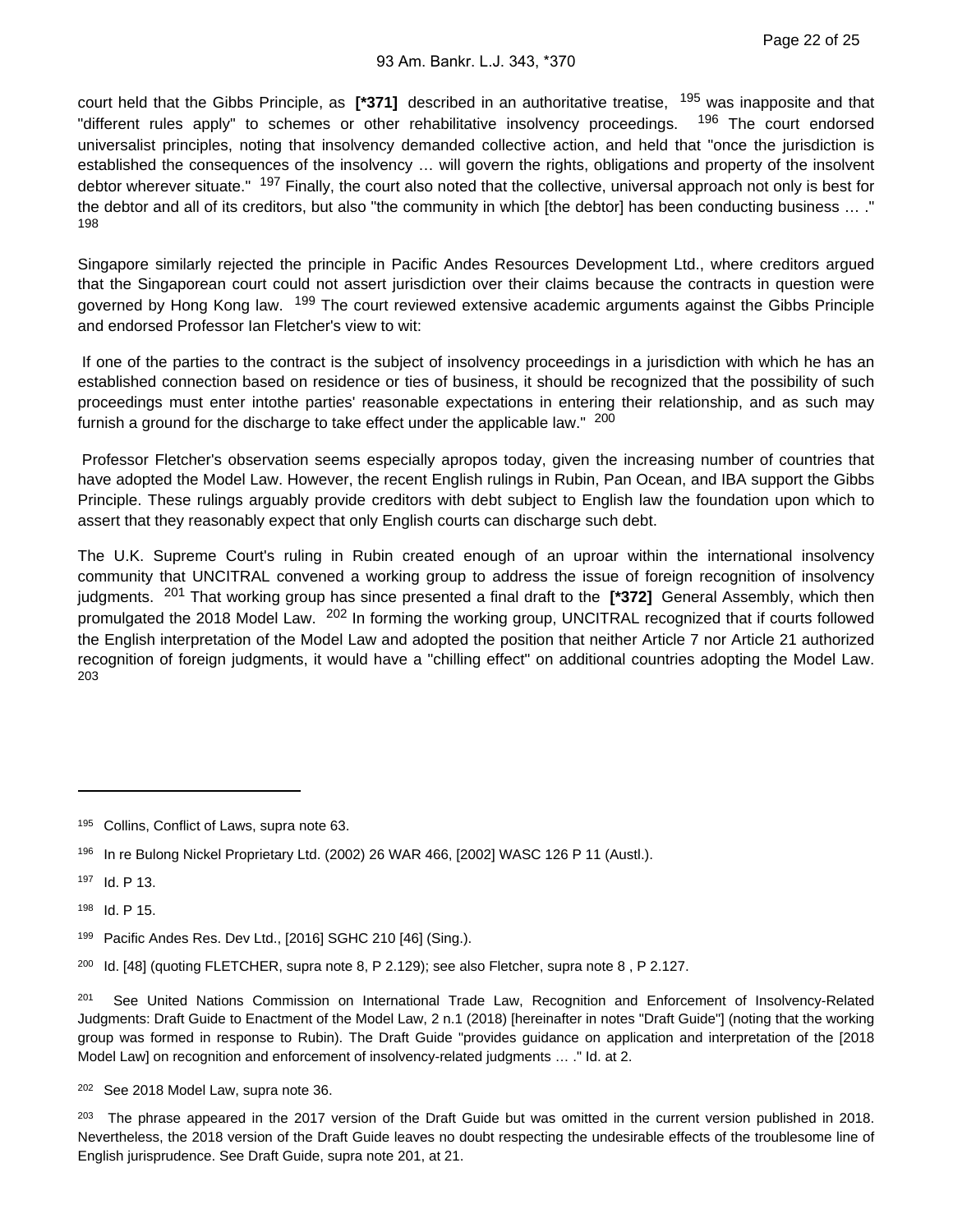The drafters of the 2018 Model Law addressed the narrow interpretation of Model Law Article 21 by including "Article X," which is applicable to countries that had adopted the Model Law.  $204$  Article X provides a mechanism to overturn narrow interpretations of the Model Law by stating that the discretionary relief available under Article 21 of the Model Law "should be interpreted as including the recognition and enforcement of a judgment, notwithstanding any interpretation to the contrary." <sup>205</sup> This rebuke of the narrow English interpretation of Article 21 is a rather remarkable step from a diplomatic working group. Whether it does much to reverse the English pattern is yet to be seen.

The Model Law drafters created what they consider to be an "exhaustive" list of conditions where a court may deny recognition in Article 14, but the Draft Guide to Enactment of the Model Law [hereinafter in text "2018 Draft Guide") emphasizes that courts are not "obliged to refuse recognition and enforcement" if any of these conditions are met. <sup>206</sup> Within this Article, they rebuke Lord Collins' reasoning in Rubin that the English exercise of jurisdiction over a foreign entity in insolvency is unrelated to its recognition of foreign judgments. <sup>207</sup> Article 14(g)(iii) stipulates that a court must accept that a foreign court properly asserted jurisdiction when it issued its judgment if the receiving court could have used the same jurisdictional basis in an analogous case.  $^{208}$  Article 14(g)(iv) expands the jurisdictional bounds further, noting that a foreign court may assert jurisdiction using any grounds that "are not incompatible" with the law of the receiving state. 209

Finally, the drafters rebuke the Pan Ocean holding, as they do not include any mention that the relief sought to be recognized must be available under **[\*373]** domestic insolvency law, but do reemphasize recognition is subject to Article 7, which allows courts to refuse to take any action that would be "manifestly contrary to public policy." 210 Based on the language proposed in the 2018 Model Law, it appears that the drafters agree wholeheartedly with Mr. Phillips that the English rulings in Pan Ocean and Rubin misinterpreted the Model Law. <sup>211</sup>

#### B. Proposed Solutions to Gibbs

 There are several solutions that practitioners, governments, and courts may pursue to help ameliorate the effects of Gibbs on cross-border restructurings. First, debtors and their financial advisors may contractually declare within their debt instruments that an insolvent party may restructure in its home jurisdiction or center of main interests (COMI), where the courts will apply the insolvency laws of that jurisdiction. This clause would remove a creditor's ability to claim that it had not considered the possibility that non-English law would apply in the face of insolvency, negating the contractual principles underlying the decision in Gibbs. In effect, the parties would contractually accept Professor Fletcher's reasoning adopted by the Singapore High Court in Pacific Andes. <sup>212</sup>

This suggestion closely resembles Richard Kebrdle and Laura Femino's position that debtors should add COMI clauses to bond indentures issued by special purpose financing vehicles in an effort to deter creditors from

- $207$  2018 Model Law, supra note 36, art. 14(g)(iii).
- $208$  Id.
- $209$  Id. art.  $14(g)(iv)$ .
- <sup>210</sup> See Draft Guide, supra note 201, at 6.
- <sup>211</sup> See Phillips, Crossroads, supra note 181.
- <sup>212</sup> See Fletcher, supra note 8, at P 2.71.; Pacific Andes Resources Development Ltd., [2016] SGHC 210 [48] (Sing.).

<sup>&</sup>lt;sup>204</sup> 2018 Model Law, supra note 36, art. X.

 $205$  Id.

<sup>&</sup>lt;sup>206</sup> See Draft Guide, supra note 201, at 25.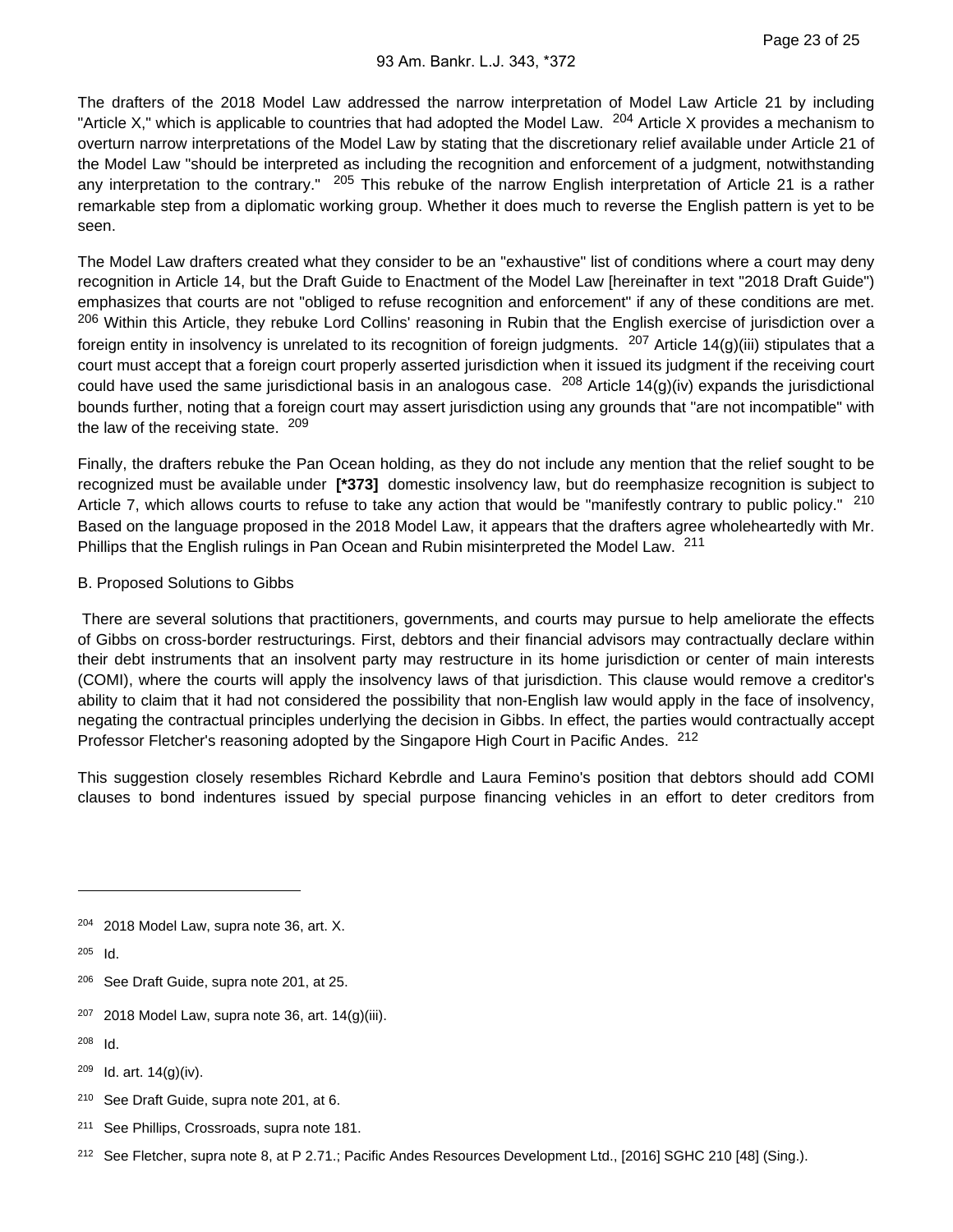attempting to pursue insolvency proceedings in jurisdictions outside a debtor's COMI. <sup>213</sup> I believe a similar clause could negate Gibbs, as it implies that the creditor accepts that it will "incur the political, social, and legal risks" of the debtor's home country, which would include the assertion of jurisdiction and the application of foreign insolvency law. <sup>214</sup> These authors note that this information is typically included in offering memoranda, so adding it to the contractual language is not a large "leap." <sup>215</sup> Furthermore, they note that there may be tax implications for debtors associated with such a clause and, therefore, it must be carefully drafted with that risk in mind. 216

One might may ask why a creditor would agree to such a clause given that the Gibbs Principle now functions as a protective feature for creditors **[\*374]** purchasing debt subject to English law. Considering this issue in a vacuum, they likely would not. But it seems doubtful that creditors would consider this issue worthy of negotiation at the outset of a lending relationship when there are so many other items to address in a large company financing. It also seems doubtful that a clause of this type would have a material impact on interest rates. If creditors choose to make this clause a critical bargaining issue that will influence pricing, debtors will be able to make an informed decision at the outset whether they would be better served going elsewhere for financing. Large, sophisticated companies have access to debt markets globally and have global advisors. Their creditors have access to those same markets and advisors. As a result, debtors with multinational businesses would likely be able to secure financing in a more "universalist" jurisdiction, such as the United States.

English practitioners (solicitors, investment bankers, financial advisors, and others) should take note of the risk Gibbs poses to their business and to their country's status as one of the world's leading global underwriting hubs. Their interests align with the debtors in this respect and they should petition the government to change the law to better reflect international norms so that they may maintain a competitive stake in the world of global financing. In this regard, the British government should actively champion the promulgation and adoption of the 2018 Model Law. If the government does not feel that passing the 2018 Model Law is feasible or would take too long, the appropriate cabinet Secretary of State could present Parliament with an amendment to the CBIR in the form of Article X in the 2018 Model Law. This simple clause expressly vests courts with discretion to grant relief, including the recognition of foreign judgments under Article 21 of the CBIR. 217

English courts should take heed of UNCITRAL's action in responding to the holdings of Rubin and Pan Ocean. They should consider whether the English courts' interpretation of the Model Law, especially Article 21, is accurate. The working group states that it received its mandate in response to the Rubin decision, not based on a collection of cases from different jurisdictions around the world.  $218$  This at least implies that Rubin's holding was unanticipated and is out-of-step with the rest of the countries that have adopted the Model Law.

While the 2018 Model Law and Draft Guide are not binding authority in the CBIR, lower courts should invite appeal and, therefore, reconsideration by the higher court, by authoring decisions that discuss the well-reasoned academic critiques of Gibbs and Rubin, including the possibility that the **[\*375]** higher courts have misinterpreted the Model Law. Furthermore, lower courts could fashion opinions that rely on Article 8 of the Model Law to accord relief in line

<sup>&</sup>lt;sup>213</sup> Richard Kebrdle and Laura Femino, A Solution for Competing Foreign Insolvency Proceedings, Law360 (Sept. 28, 2016), <https://www.law360.com/articles/845453/a-solution-for-competing-foreign-insolvency-proceedings>.

 $214$  Id.

 $215$  Id.

<sup>&</sup>lt;sup>217</sup> See 2018 Model Law, supra note 36, art. X.

<sup>&</sup>lt;sup>218</sup> Draft Guide, supra note 201 at 2.